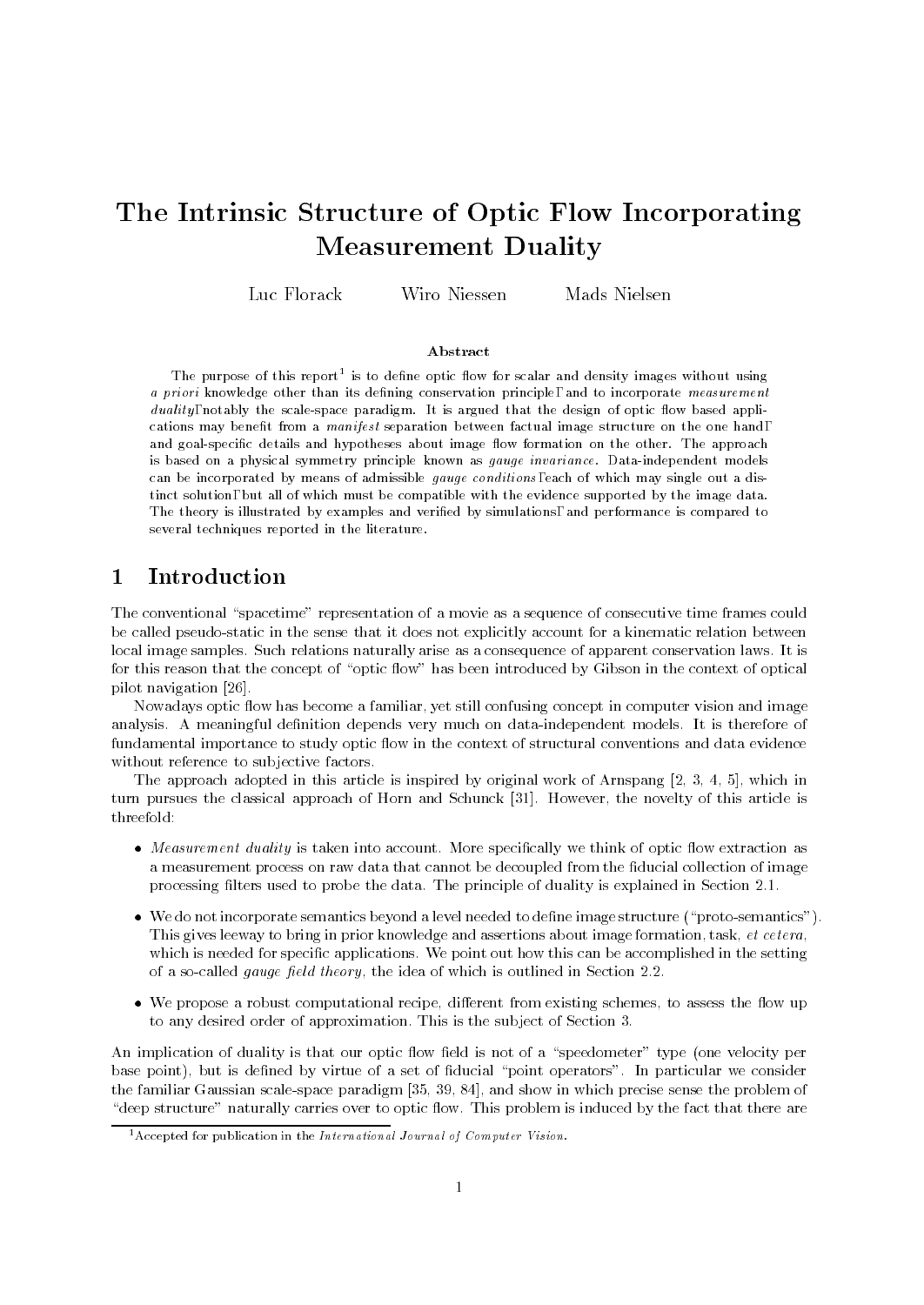no *a priori* preferred spatial and temporal inner scales. Scale preferences are most sensibly inferred *a* posteriori from image structure given a practical task and a suitable model [55, 56, 58, 64, 65, 66]. In particular, spatial and temporal scales can be adjusted to flow field, and vice versa, which seems natural if only for considerations of dimensional analysis: velocity and spacetime scales must be physically dependent. In particular, motion transparency is not precluded from the outset.

For the sake of simplicity we consider images in which grey-value represents a relevant physical parameter associated with some conserved quantity. We distinguish two usual cases, one in which the quantity of interest is a *scalar*, and one in which it represents a *density* [15]. For the sake of definiteness one may think of depth in the case of range imaging, and of proton density cine-MR, respectively. (Caution: "shading" does not fall in either category unless by way of approximation or under suitable conditions.) For reasons of brevity we concentrate on the scalar case, and only briefly touch upon the density case. Section 4 serves as a test and illustration of the theory based on an analytically tractable stimulus. In Section 5 we make a conceptual comparison with similar models proposed in the literature, notably by Otte and Nagel [68] and by Werkhoven and Koenderink [83]. We also describe a quantitative study on a benchmark sequence, and compare performance with results from existing techniques as reported by Barron et al. [7]. We summarise results in Section 6 and discuss some aspects relevant for applications and future development.

# 2 Preliminaries

This section serves to introduce some preliminary concepts that are essential in order to appreciate the precise definition of optic flow, which will be presented in the next section. We also establish the notation.

#### 2.1 The Duality Paradigm

It is impossible to conceive of a grey-value sample without accounting for some kind of "measurement" aperture". Thus in order to make inferences one has to rely on mutual interaction between a "naked" source field (a raw image sequence in digital format, say) and a conventionally designed class of probing devices, or filters. This state of affairs is familiar to mathematicians as *duality*  $[8, 9, 74, 78]$ , and is a public fact to physicists.

Needless to say that duality affects image analysis. It introduces an inevitable bias; we are interested in the source, not in the device. To some extent the bias will be eliminated if we consider a large ensemble of independent devices, or *filter bank*. The latter then becomes the descriptive paradigm for modelling the source of interest [17, 18].

A convenient way to proceed is to define a *linear* filter space,  $\Delta$  say. The set of all continuous mappings  $\Delta \to \mathbb{R}$  is known as its topological dual, and is denoted  $\Delta'$ . Thus instead of representing raw images as functions we may consider them as mappings of localised filters into the real numbers ("local samples").

For general image processing purposes one could take smooth filters of rapid decay,  $\mathcal{S}(\mathbb{R}^n)$  (Schwartz  $space)$  [9, 17, 18, 21, 72]. "Rapid decay" is a condition to enforce filter confinement. Smoothness and rapid decay are strong topological requirements, yet insignificant constraints from a pragmatic point of view. This is so because the raw image data are modelled by the topological dual  $\mathcal{S}(\mathbb{R}^n)$  (*tempered*  $$ distributions), which is richer in structure than any of the prototypical Banach spaces  $L^p(\mathbb{R}^+)$  usually encountered to model such data  $(p \geq 1,$  typically  $p = 1, 2, \infty)$ . In particular we decline from assertions about regularity of our data.

A nice property of  $\mathcal{S}(\mathbb{R}^n)$  is that it is compatible with image processing demands: if we sequentially filter our source data we obtain a result which can be explained in terms of yet another filter from the same filter class;  $\mathcal{S}(\mathbb{R}^n)$  is said to form a (convolution) *algebra.* Thus a sample of a processed image will be a sample according to the original definition (a probe of device space). This is almost never the case with an arbitrarily chosen filter class. A disadvantage is that  $\mathcal{S}(\mathbb{R}^n)$  is too large to be implemented. Selecting a finite subset will quite likely cause loss of generality and violation of the consistency requirement (this need not be a problem for *specific* purposes). The paradox can be solved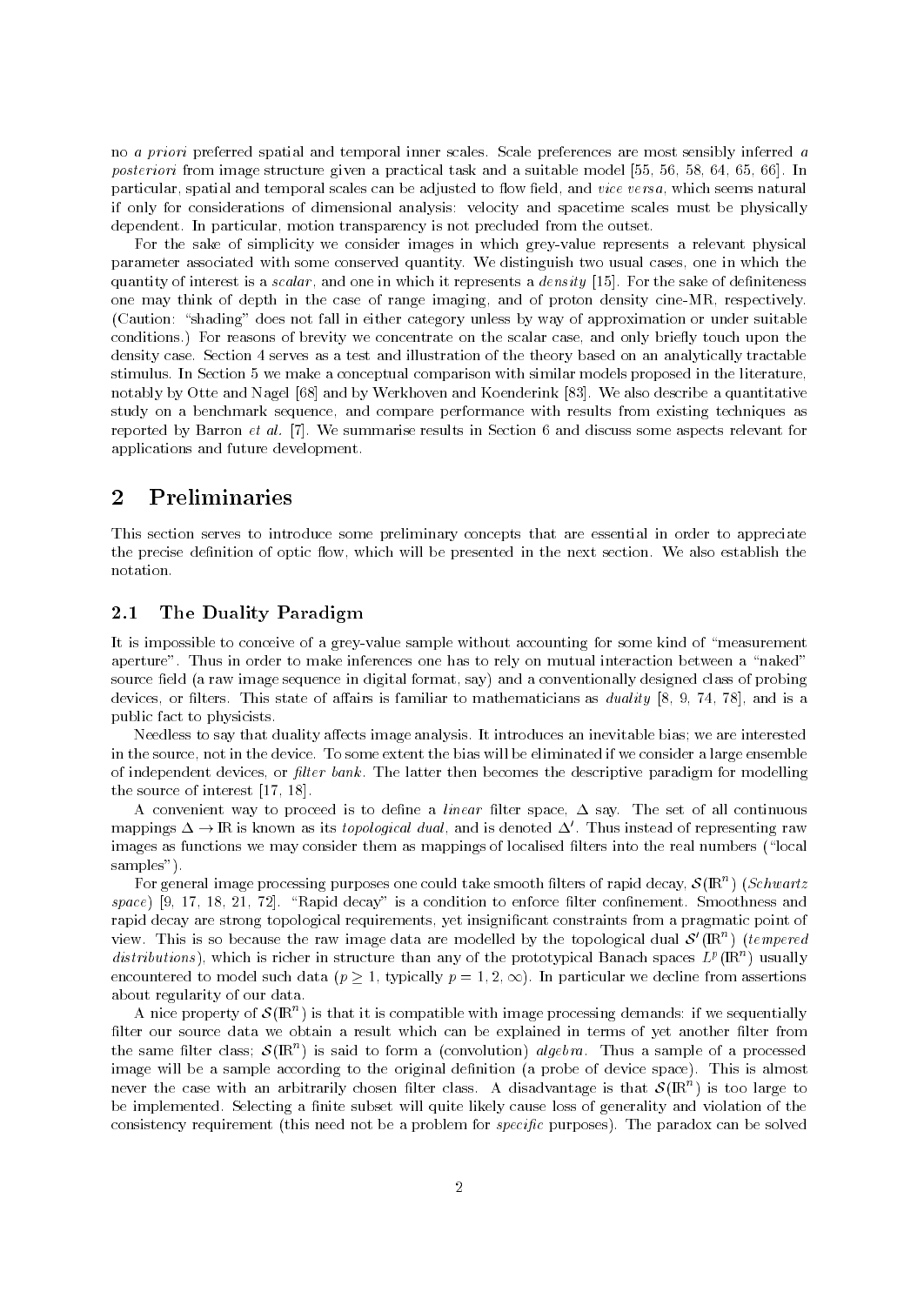by postulating a *point operator*, a *positive* filter that generates an *autoconvolution algebra*. There is in fact only one in  $\mathcal{S}(\mathbb{R}^n)$ , apart from its width and base point, viz. the normalised Gaussian. In this way conventional scale-space theory arises naturally from topological duality.

In general, topological duality admits well-posed and operationally well-defined<sup>2</sup> differentiation. The trick is "transposition" of operators (possibly ill-posed or even ill-defined) into a suitably designed filter space in which such operators are well-behaved. The idea behind transposition is well-known from linear algebra. Consider a pair of operations taken from two linear spaces, (u; v) 2 U - 2 U - 2 U - 2 U - 2 U - 2 U one has a recipe for mapping each such pair into a number (a duality principle or a scalar product, for instance). If a linear transformation  $S(u) \in U$  has the same effect on the mapping as a linear transformation  $T(v) \in V$ , in the sense that  $(S(u), v)$  produces the same result as  $(u, T(v))$  for all  $(u, v)$ , then T is called the transposed operator associated with S (*vice versa*), notation:  $T \equiv S^+(S \equiv T^+).$  For example, if  $(F, \phi)$  is a source-detector pair, and  $F[\phi]$  the numerical response from mutual interaction, then by definition  $\nabla F[\phi] = F[\nabla^{\dagger}\phi]$ . The crux in this example is that transposition is merely a mental process: the reason why the l.h.s. makes sense is by virtue of the r.h.s. (the operational part!), where differentiation *precedes* discrete sampling. It is easy to see that in case of topological duality we have  $\nabla^{\dagger} = -\nabla$ , in other words, that differentiation is anti-symmetric.

Combined with the point concept this leads one to consider the Gaussian family,  $\mathcal{G}(\mathbb{R}^n) \subset \mathcal{S}(\mathbb{R}^n)$ , *i.e.* the class of all derivatives of the basic point operator  $[37, 45]$ . It is a *complete* family, and thus does not limit potential image analysis. The topological dual  $\mathcal{G}\left(\mathbb{R}^n\right)$  is nothing but the well-known scale-space representation [35, 84], more precisely, its stratication into local jets of successive orders [23, 27, 43, 48, 49, 69]. It has a straightforward implementation up to some order and within physical scale limits (grain and scope). We will henceforth assume familiarity with the basics of scale-space theory [6, 19, 20, 22, 23, 33, 34, 35, 38, 40, 41, 42, 43, 44, 46, 53, 54, 56, 57, 58, 84]. Especially its interpretation in the context of topological duality will turn out to be crucial for our optic flow definition.

### 2.2 Aperture Problem and Optic Flow Ambiguity

It is taken for granted that optic flow is a vector field [73, 74]. This reflects the desire to link corresponding points—whatever these may be—separated by arbitrarily small temporal intervals. The motivation for this is of course that in the physical world such pointwise connections are actually meaningful; ideally they correspond to particle motion or wave phenomena.

Paradoxically, there is still a lack of public consensus on an unambiguous definition. Broad support exists with regard to the assertion that optic flow is constrained by some *conservation principle*. The classical example is the well-known "Optic Flow Constraint Equation"  $[2, 3, 4, 5, 7, 31, 32, 60, 61, 68,$ 71, 75, 76, 79, 83. If we adopt public consensus as our guideline, then optic flow must be a *homotopy* rather than a vector field; see Figure 1.

The ambiguity of pointwise connections is known as the aperture problem [28, 59, 81]. As soon as one attempts to extend the optic flow definition beyond the intrinsically defined homotopy, one has to come up with a model in order to "solve the aperture problem". Different models yield different solutions, none of which can be falsied on the basis of data evidence, yet some of which might provide an efficacious solution able to successfully support an application, while others might fail. Thus optic flow disambiguation requires a model as well as a task for its justification, which of course explains the lack of consensus.

A source of confusion about the aperture problem is its association with the existence of "straight" edges". This naturally fuels the frequently heard argument that "the aperture problem is a false problem", one that can be overcome as soon as "enough structure" is present in the image brightness, e.g. by taking into account "corner points", or the image's "higher order differential structure" [60, 61, 62, 68, 75, 76, 79, 82, 83]. That this is a misconception follows immediately from the trivial invariance of image structure under isophote automorphisms, making any tangential flow component conceivable (recall Figure 1). Data evidence does not compel us to make any choice whatsoever. Thus from a syntactical point of view, the aperture problem is not a problem, but a (generic) invariance property .

 $2\,$ A definition is called "operational" if it is algorithmically stated; as such it must only contain references to unambiguous machine concepts machine concepts. The concepts of the concepts of the concepts of the concepts of the concepts. The concepts of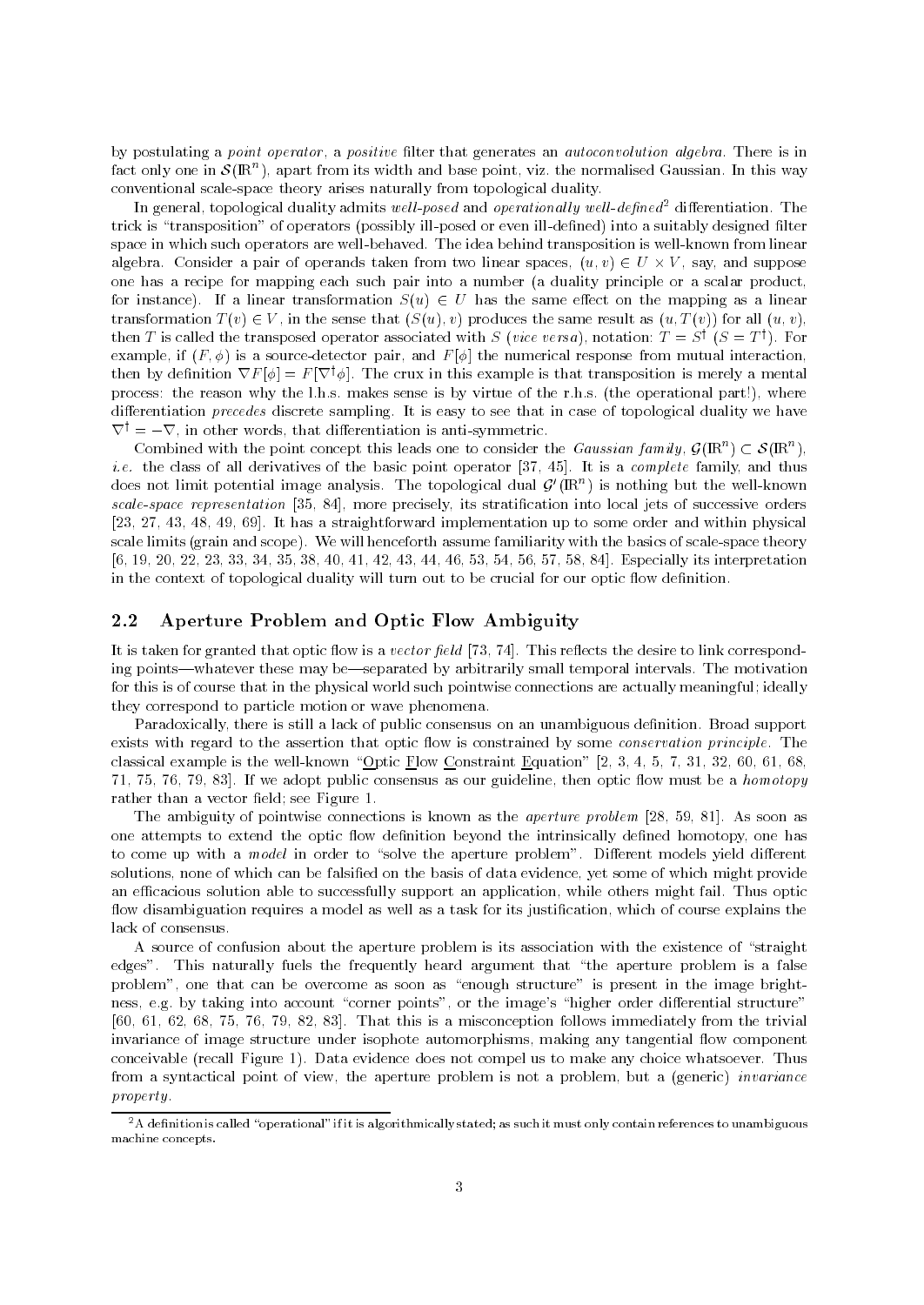

Figure 1: There is equal support from the data for all vectors connecting points on corresponding iso-grey-level contours at two successive moments. The time-parametrised transition from a given isophote to its successor as a whole is called a homotopy (the assertion here is that isophote topology does not change). Data evidence does not support pointwise connections, thus optic flow cannot exist as an intrinsic image property. Gauge transformations—explained in the text—are all diffeomorphisms confined to isophotes; under such transformations a given optic flow field is mapped to one that is equivalent in the sense that there is no observable effect on the data. The logical consequence is that one cannot get around the aperture problem unless by way of data-independent models.

If any, the true problem must be one of semantics. Semantics must be subordinate to, but cannot be deduced from mere structure. Indeed, a closer look into the literature reveals that, in one way or another, one always brings in semantics in optic flow disambiguation schemes. Because it is essential to have a handle on semantics for the purpose of validation and, if necessary, revision, it is desirable to manifestly separate intrinsic and extrinsic optic flow d.o.f.'s<sup>3</sup>, only to combine them in the final stage. By definition, syntactical optic flow reflects the intrinsic d.o.f.'s and is conventionally defined in terms of the spatiotemporal structure of the image data. Once dened, structure is evidence; it is pointless to make assumptions about something one already knows.

In physics, the segregation into intrinsic and extrinsic  $d.o.f.'s$  is manifest in so-called *gauge field theories*. Transformations confined to the subspace of extrinsic d.o.f.'s are called *gauge transformations*.<br>Evidence depends only on the intrinsic d.o.f.'s and is said to be *gauge invariant*. In a gauge field, the extrinsic d.o.f.'s merely enter as disposable variables introduced by an observer to simplify the description of a gauge invariant physical system. The essence of gauge field theories is that the redundancy of auxiliary variables is implicit by virtue of a nontrivial gauge invariance of the system at hand. Otherwise it would be senseless to consider them in the first place. Figure 2 illustrates the general idea behind a gauge theory, and the way optic flow fits into such a framework.

Indeed, syntactical optic flow is a gauge field. A "standard" (but in principle ad hoc) representation of the factual homotopy is *normal flow*, sometimes called the optic flow field, to be distinguished from the physically induced image velocity or *motion field* [29, 30]. A gauge transformation, in casu any isophote automorphism, maps one admissible vector field onto another without affecting the data. The extra constraint introduced to single out a unique solution is called a gauge condition; see Figure 1. The gauge condition provides a clear entry point for bringing in prior knowledge [29]. Thus the gauge condition expresses the semantics, and the gauge-fixed solution could be called the *semantical optic flow*  $field$ , a "meaningful" member of the metamerical class of syntactically equivalent fields. It is important to appreciate that its signicance is only relative to the interpretation implied by the gauge condition, and ultimately, relative to the performance of a practical task. For this reason it is equally important to keep syntax and semantics nicely apart until we know exactly what we are after, and even at that stage we may want to re-interpret, change our minds, in other words, alter our gauge in a feedback kind of fashion until we get things to work properly. After all, any a priori assertion we make may be wrong.

Considerations for fixing the gauge are basic image formation details, as well as presumptive object attributes such as rigidity or non-elasticity constraints for solid objects [12, 14], incompressibility and continuity conditions for fluids  $[1, 11]$ , et cetera, and of course even the postulate of the very existence of such objects (segmentation and classication). Also, mathematical constraints of smoothness are

 $3d.o.f.('s) = "degree(s) of freedom".$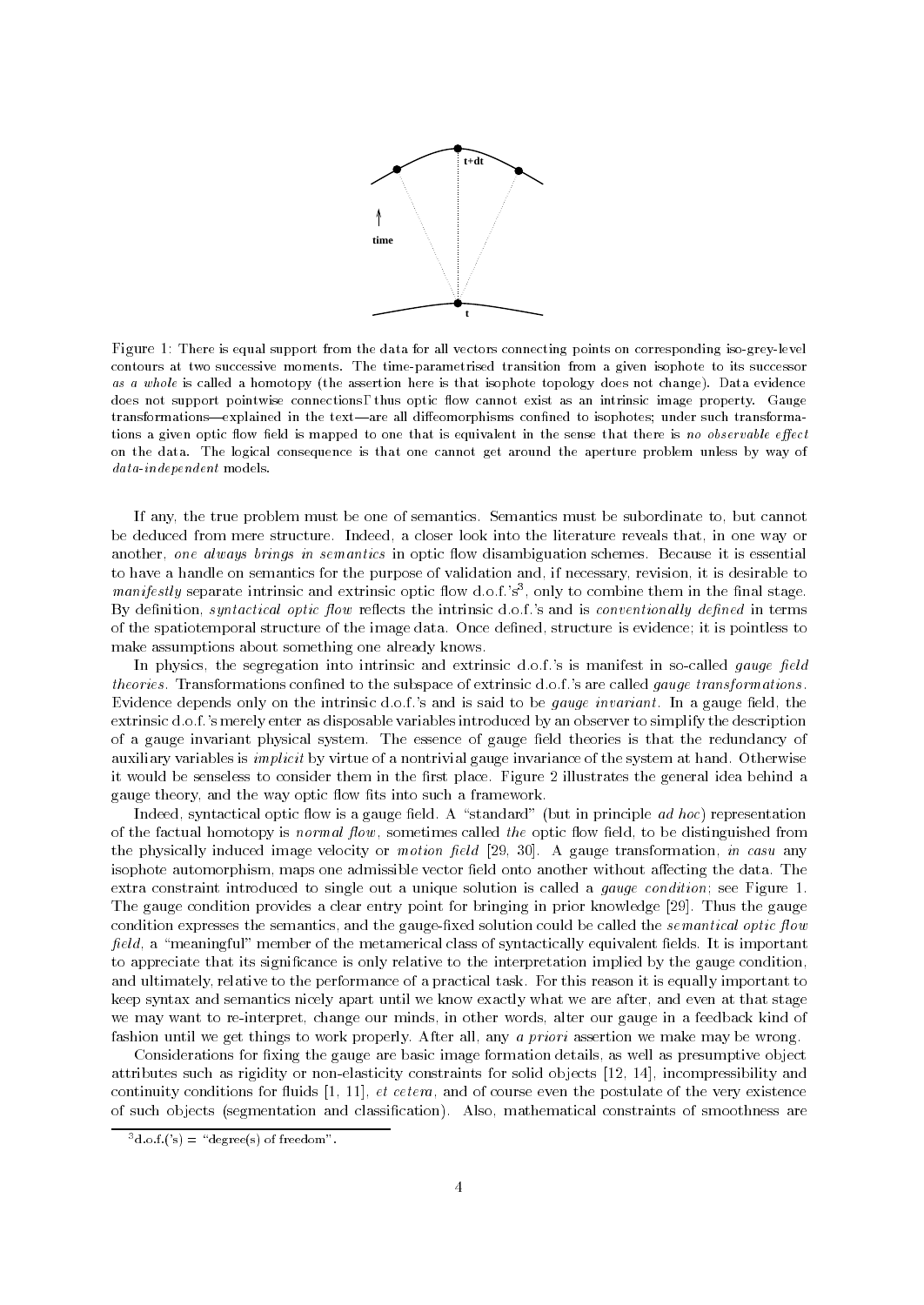

Figure 2: In a gauge theory one considers a manifold <sup>M</sup> of higher dimensionality than the actual base space of physical observables **B**. The "superfluous" degrees of freedom introduced in this way  $(p, q, \ldots)$  effectively cancel out as a result of a symmetry principle postulated for  $M$  ("gauge invariance"), i.e. there is a stratification into "invariant orbits" that induce identical observations on B (by virtue of the "projection map"  $\pi$ ), irrespective of the gauge condition  $(1, 1, 2, \ldots)$  one chooses to impose (as long as it is admissible, *i.e.* transversal to the orbits). The manifold  $M$ , together with its inherent symmetry, thus merely enters as a "model space" for  $B$ , in which the manifestation of the latter may be significantly simpler than in any non-gauge model confined to  $B$ . In the case at hand M will be the vector bundle of n-vectors  $v$  representing all possible optic flow vector fields compatible with the image data, while  $\bm{B}$  comprises the actual optic flow evidence in the form of, say, the normal flow field components (more precisely, the 1-dimensional homotopy of iso-grey-level contours). The virtue of a gauge theoretical approach to optic flow lies in the fact that one can model  $\bm{B}$  via a simple, viz. linear model for M, at the price of only a mild concession: local redundancy, or gauge invariance. In this case there are  $n-1$ gauge degrees of freedom (per base point), which can be fixed by imposing equally many gauge conditions, none of which contradicts data evidence ("tangential flow"). These gauge conditions must reflect a priori knowledge or a hypothesis about the physical cause of the induced flow.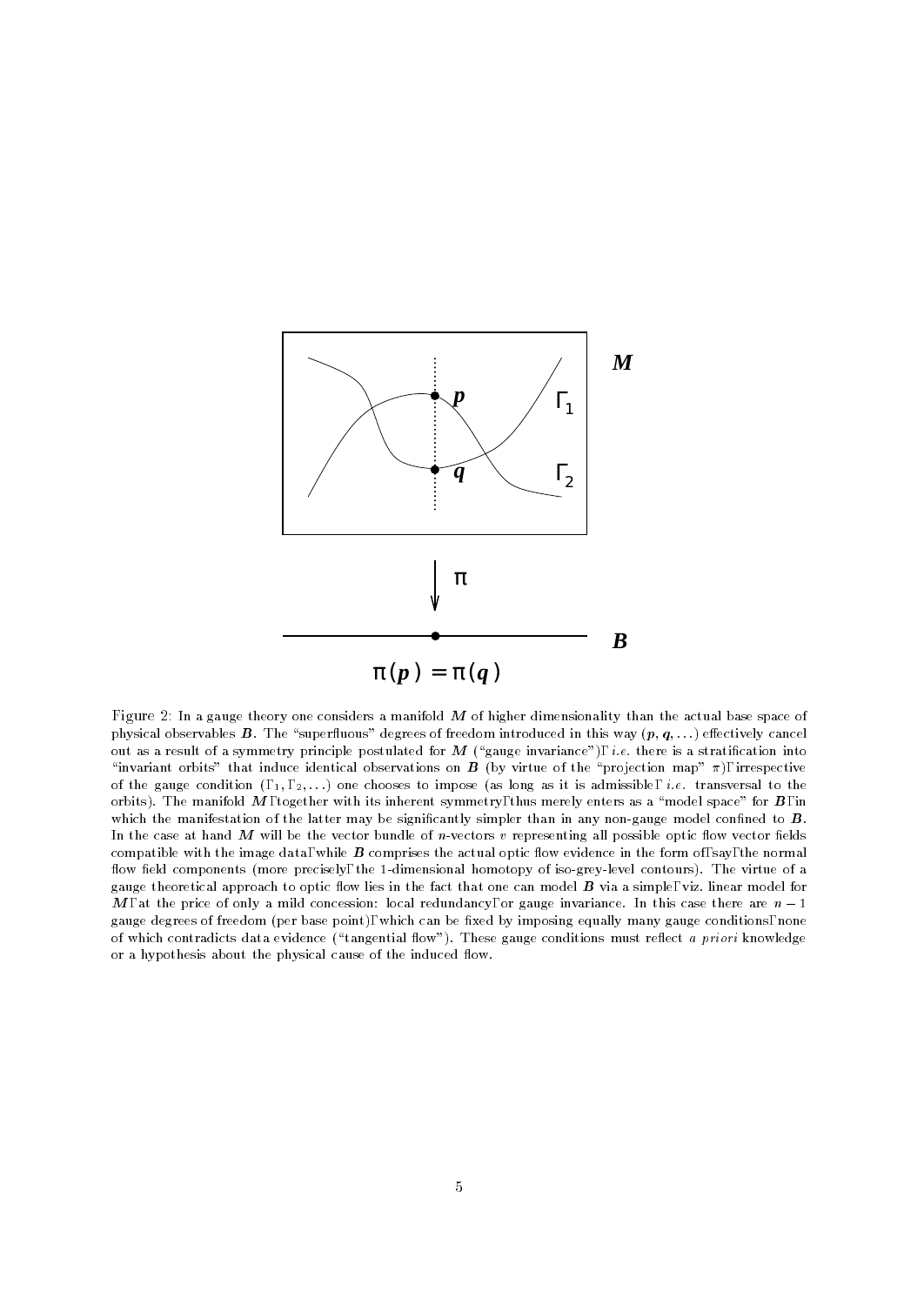often used to fix the gauge. Typically neither one of these provides a globally acceptable constraint; the nature of the gauge depends on the adequacy of local semantics. For example, in the context of machine vision none of the assertions that motion is induced by projection of a shaded, sufficiently smooth, rigid surface patch, et cetera [29, 31, 77, 80], is supported by the evidence; at best there is no contradiction. In medical imagery blood flow satisfies physical incompressibility and continuity constraints, whereas bone tissue induces rigid motion, soft tissue deforms nonrigidly, et cetera, but one does not know in advance which applies where. The general idea behind such motion constraints—not to be confused with the  $\text{OFCE}$  is invariably the same; they express optic flow *coherences* implied by *specific assumptions* about source field coherences, the verification of which must be measured relative to the performance of specic algorithms. In the exploitation of the semantically inspired gauge system, therefore, trialand-error, feedback, nonlinearities, or whatever we choose to call the successive refinement leading to a consistent gauge, will be rule rather than exception, a process akin to the hermeneutic circle in the transcription of an unknown language (conditionally accept tentative explanations that improve global coherence of the context). The gauge invariant subsystem, on the other hand, is fully determined by a data driven feedforward procedure, and is basically a kinematic reformatting of spatiotemporal image data.

### 2.3 Computational Problems

There are many possible approaches to optic flow measurement  $[7, 36]$ , not all of which have been investigated in-depth. The classical approach based on the OFCE defines the optic flow vector field locally by means of a conservation law; invariant grey-values are attributed to points which are dragged along the flow. Its traditional formulation is less than fortunate though, since it bypasses measurement duality. A related computational problem is *ill-posedness*, since the method relies on conventional illposed differentiation, and so one has to incorporate a regularisation scheme. Since the outcome of ill-posed problems depends crucially on the details of regularisation, only a thorough motivation of the latter will guarantee that we don't end up with a grab-bag solution.

Although this way of reasoning is in principle legitimate and reflects the usual way of handling the OFCE, we feel that it is somewhat indirect. Since one clearly has to regularise ill-posed problems, one might consider recasting the OFCE into a well-posed problem from the very outset. The two conceptual problems, the unavoidable dependency on regularisation method and the problem of ill-posedness, can be played off against each other; reformulating the OFCE in the framework of topological duality solves both problems simultaneously.

#### **Notation**  $2.4$

We will adhere to the following notation. A point in spacetime is indicated by  $x$ , its coordinates by  $x^r$ , with  $\mu = 0, \ldots, a = n - 1$ , in which d is the dimension of space (typically 2 or 5), and n that of spacetime. Index values 0 refer to time. Summation convention is implied for pairs of matching indices:  $a_\mu v^{\mu} = a_0 v^{\mu} + \ldots + a_{n-1} v^{n-1}$  . Readers not familiar with tensor parlance may choose to ignore the distinction between upper and lower indices at the expense of one mild concession: that all coordinates are taken relative to a *Cartesian frame*. In integral expressions we use a prefix notation for the measure  $dx$ , so that it precedes everything in the integrand that depends on  $x$  . The symbol  $\pmb{\mathbb{Z}}^+_0$  is used to denote all natural numbers including zero.

The source field of interest is modelled either by a scalar function  $f$  (any reasonable model for the raw pixel data will do), or by a corresponding linear continuous functional  $F[\phi]$ , if we want to conceive of it as a mapping of filters  $\phi \in \mathcal{G}(\mathbb{R}^n)$  into the reals. In other words,  $F \in \mathcal{G}^+(\mathbb{R}^n)$ . These two representations are interchangeable, since F is fully determined by  $f$ :  $F[\phi] = \int dx f(x)\phi(x)$  (the so-called Riesz representation theorem).

Furthermore, we will reserve the symbol  $\phi$  for the zeroth order Gaussian point operator, and write  $\varphi_{\mu_1...\mu_k}$ , or  $\sigma_{\mu_1...\mu_k}\varphi$ , for its  $\kappa$ -th order derivative w.r.t.  $x^{r*},\ldots,x^{r*}$  (covariant derivatives are understood when using non-Cartesian coordinates). Without loss of generality we will assume that our base point of interest corresponds to the origin of our coordinate system, and for simplicity of notation consider unit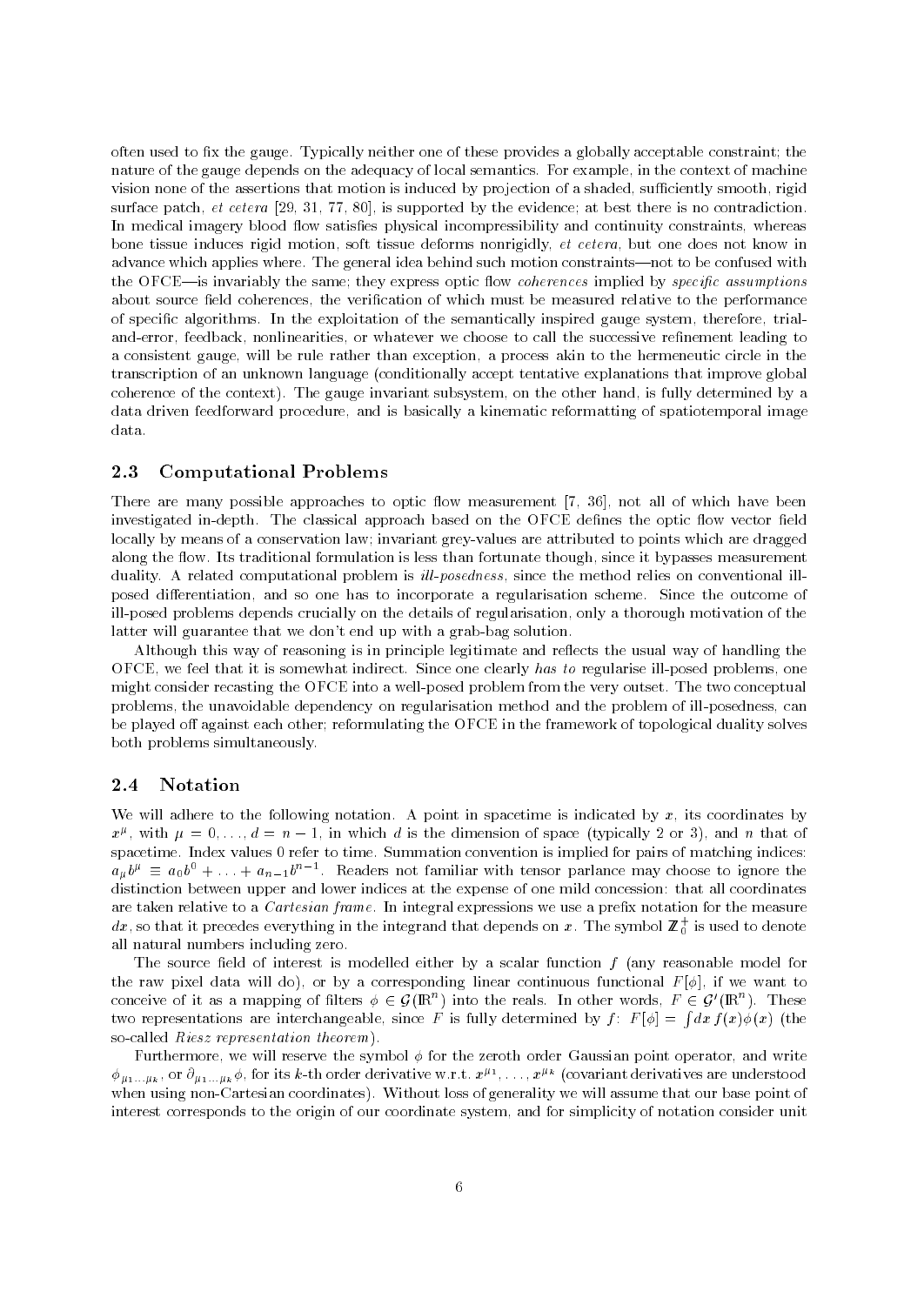

Figure 3: In a scalar interpretation of the OFCE it is asserted that points, or fixed-scale samples taken at these points, lying on one flow line, share the same grey-value attribute. In the *density* case, grey-values are attributed to *volume elements* which are themselves susceptible to the flow. In this sketch, the shaded patches represent corresponding volume elements, the size of which is seen to increase in the density case due to the divergence component of the flow field; conservation entails that their volumetrically integrated grey-values be the same provided the integration aperture is consistently transformed by the flow. White means dense, black means void, background colour has no meaning. The boxes symbolise pixel values.

spatial and temporal inner scales. It is straightforward to make spatial and temporal scale parameters explicit if desired.

An important tool in models of flow and conservation is the so-called Lie derivative. Lie derivatives capture variations of spacetime quantities along the integral flow of some vector field. To take a Lie derivative, one therefore needs to know this vector field. Actually, we shall only consider the 1-st order Lie derivative of an image, which will give us a *linear* model of optic flow; this is not a restriction and should not be confused with the spatiotemporal differential order of the flow field one might be interested in. We have no reason to impose any a priori restrictions on this. The vector field will, of course, be the optic flow field, but note that it is a vector in spatiotemporal sense, including a not necessarily trivial temporal component. We will denote the *infinite resolution* theid by  $v^* = (v^*; v)$ .

The Lie derivative of a scalar function  $f$  w.r.t. a vector field  $v<sup>r</sup>$  is given by the directional derivative  $\mathcal{L}_v f = \mathcal{O}_u f v^r$  . Similarly, if f represents a density, we have  $\mathcal{L}_v f = \mathcal{O}_u (f v^r)$  (Figure 3). However, like any classical derivative expressions like these are ill-posed, and, besides, require  $f$  to be differentiable, which is an operationally void constraint for discrete data. Well-posed differentiation is obtained by identifying  $f$  with its scale-space representation  $F \in \mathcal{G}^+(I\!\!K^+)$ ; this brings the filter paradigm into focus.

Having established notations and conventions, we now turn to the theory.

## 3 Theory

The following assumption will be made in order to connect to the usual optic flow terminology.

#### Assumption 1 (Temporal Gauge: Conservation of Topological Detail)

$$
\forall x \in \mathbb{R}^n : v^0(x) = 1.
$$

This is a locally weak, but globally not necessarily realistic assumption, stating that the flow is everywhere nonvanishing and transversal to constant-time frames, in other words, that the topological properties of the isophote topography are preserved over time despite deformations. It therefore expresses *conservation of topological detail* . Thus Assumption I is an instance of a gauge condition enforced on the basis of an a priori model (Figure 4).

We shall be needing a *formal expansion* of  $v<sup>r</sup>$  near the origin, truncated at some arbitrary order  $M$ ,  $v_M^{\mu}$  say. This is a polynomial intended to capture a finite number of local d.o.f.'s of the vector field.

<sup>-</sup> infinite resolution is of course merely hypothetical, but serves to define the actual multiresolution field via an integral formula similar to the Riesz representation form for the raw image data  $f$ . We return to this later.

 $5$ Conservation—as opposed to invariance—presupposes temporal causality.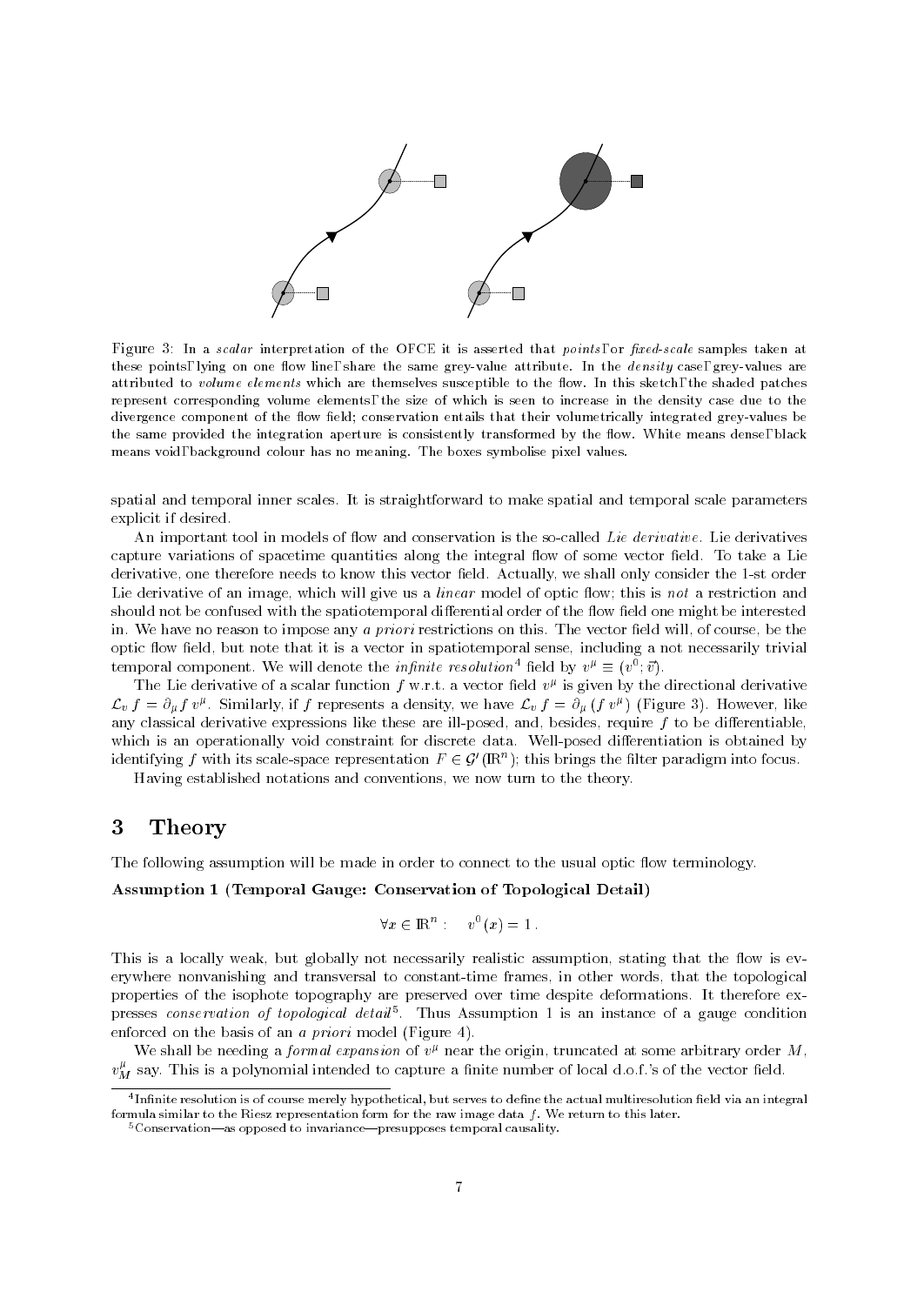

Figure 4: A transversal and a non-transversal flow-line (through P and Q, respectively). The latter one is excluded by transversality. The upper branch of that curve has an anti-causal orientation. It can be given a causal interpretation simply by reversing the upper arrow; in that case, however, Q becomes an annihilation point, thus violating the assumption of "conservation of topological detail". Note that if the spatial optic flow field vanishes, the flow-lines will be parallel to the time axis.

**Definition 1 (M-th Order Formal Expansion)** The formal expansion of order  $M$  of the vector field  $v^{\mu}$  , denoted  $v_M^{\tau}$  , is an M-th order polynomial

$$
v_M^{\mu} \left( x \right) = \sum_{l=0}^M \frac{1}{l!} v_{M; \rho_1 \ldots \rho_l}^{\mu} \; x^{\rho_1} \ldots x^{\rho_l} \; ,
$$

the coefficients of which may depend on  $M$ .

The finite set of coefficients  $v^\mu_{M;\rho_1...\rho_l}$  (to be defined later on so as to *approximate* the optic flow field's derivatives  $\partial_{\rho_1...\rho_l}v^\mu(x=0)$  at the origin), corresponds to the d.o.f.'s we shall try to solve for. Note that  $v_M^r$  is *not* required to be the M-th order Taylor polynomial of  $v^\mu$  . The idea of approximation is merely a deviation of order  $\mathcal{O}(\Vert x \Vert^{M+1})$ .

The Lie derivative of the image with respect to the optic flow vector can be made well-posed by formulating it as a tempered distribution.

Proposition 1 (Lie Derivative of a Kaw Image) the Lie derivative of a raw image  $F \in \mathcal{G}^+(\mathbb{R}^+)$ is defined by virtue of its dual; i.e. for every  $\phi \in \mathcal{G}(\mathbb{R}^n)$  we have

$$
\mathcal{L}_v F[\phi] \stackrel{\text{def}}{=} F[\mathcal{L}_v^{\dagger} \phi],
$$

in which  $L^v_y \varphi \equiv -\sigma_\mu \varphi \, v^r$ , if the raw image is a scatar, and  $L^v_y \varphi \equiv -\sigma_\mu \varphi \, v^r$ , if it is a density.

In the subspace of distributions in which one can take classical Lie derivatives of the raw image  $f$  as explained in the previous section, one can easily prove Proposition 1 using the integral expression for  $F[\phi]$  and subjecting it to a partial integration (voilà, the minus sign). Beyond that subspace it is a matter of definition.

Note that if the raw image represents a scalar, then the filter is a density  $(n-form$  in geometric jargon). Otherwise, if the raw image is a density, we must interpret the filter as a scalar with regard to Lie derivation. This is the plain consequence of duality. For example, in the "generalised motion constraint equation" Schunck considers the flow of a "naked density" field [71]. This result does not account for the essential role of duality. Transposed to filter space we obtain a *scalar* transformation of the filters (the second case in Proposition 1).

Our goal is to reconcile syntactical optic flow with the duality paradigm, notably scale-space theory, and to derive an operational scheme for its computation. We henceforth assume that the source is a scalar; the density case is briefly outlined, but the details are left to the reader.

In the spirit of the traditional approach, we define gauge invariant optic flow as any vector field that preserves  $F[\phi]$ :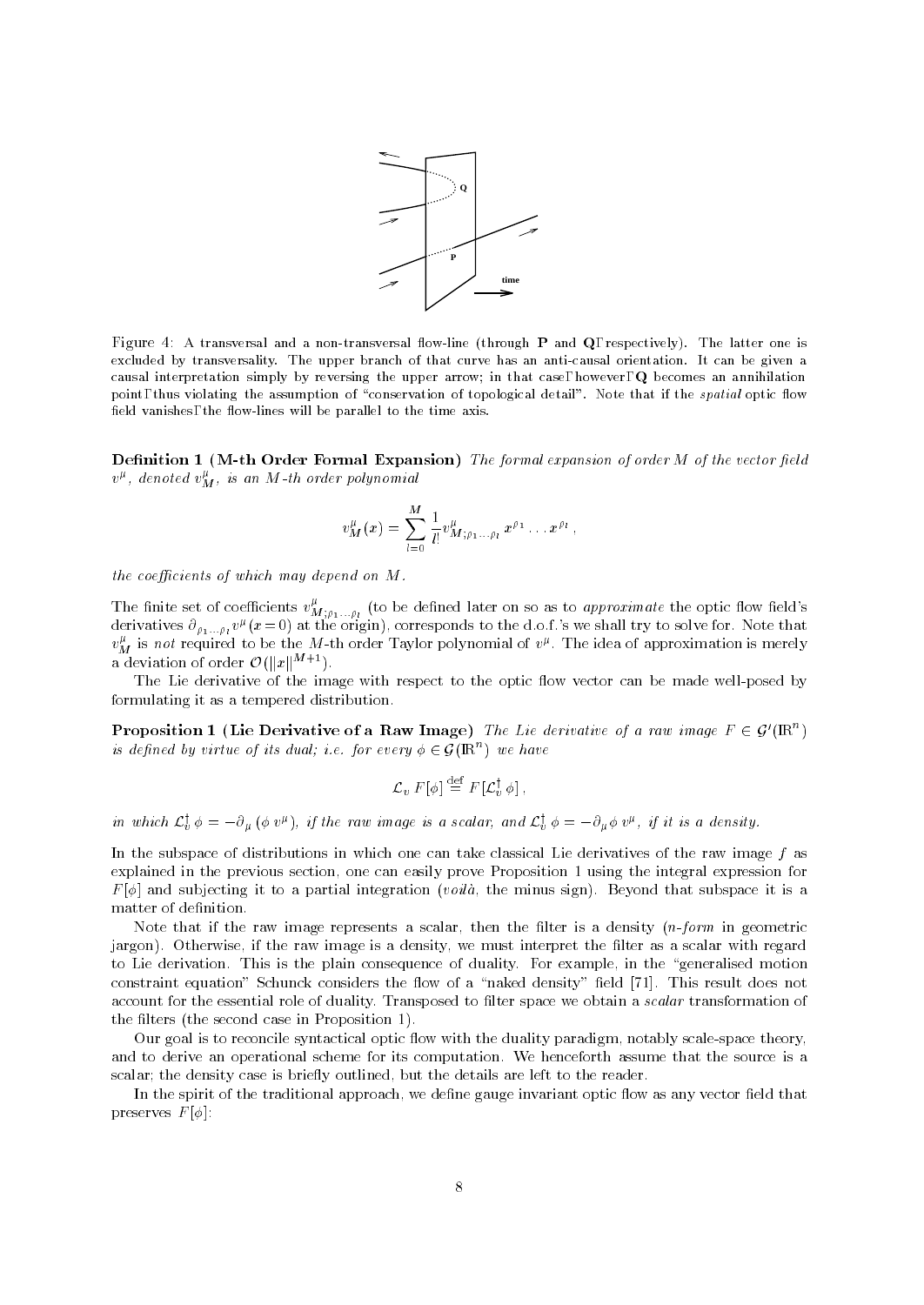**Definition 2 (Syntactical Optic Flow: Global Definition)** See Proposition 1. The syntactical optic flow field is defined as the equivalence class of  $\infty$ -resolution vector fields v $^r$  that satisfy the OFCE

$$
\mathcal{L}_v F[\phi] = 0
$$

at every base point in spacetime. In integral form this reads:

$$
\int dx f(x) \partial_{\mu} (\phi(x) v^{\mu}(x)) = 0 ,
$$

assuming the source to be a scalar.

In this way the vector field  $v^{\mu}$  and the scalar source data f are coupled in a natural way.

Disambiguation requires us to decide on the gauge. In the absence of a priori knowledge we may take—only for the sake of presentation—the "standard gauge" that nullifies tangential flow, and in addition asserts that topological detail is conserved.

**Definition 3 (Standard Gauge: Normal Flow)** Cf. Definition 2. Normal flow is defined as optic  $flow\ subject\ to\ the\ standard\ gauge$ 

$$
\mathcal{L}_{*v} F[\phi] = 0 ,
$$

in addition to the temporal gauge of Assumption 1. Here, \*v represents the spatial dual of v: \*v<sub>u</sub>v<sup> $\mu$ </sup>  $\equiv$  0  $an\alpha * v^{\scriptscriptstyle -} = v$ .

Note that there are typically  $d-1$  such independent equations, and 1 more for the temporal gauge, per base point and per level of resolution. Altogether we end up with  $n = d + 1$  field equations for the components of the standard solution, as it should. Note that in practical cases only the gauge equations are replaced. The gauge invariant equation of syntactical optic flow is always the same; image modality and specific task are immaterial. The problem of optic flow extraction (*operational* definition), in whatever meaningful gauge, is to unconfound source data and vector field from the resulting system of equations.

Although formulated for one sample point only, Definition 2 as well as Definition 3 should be understood as *globally valid* identities (as is, trivially, Assumption 1); they remain true if we extend the model from local samples to global images (sets of local samples endowed with a spacetime topology6 [17, 18]). This can be expressed in terms of a countable set of local constraints by stating that all spatiotemporal derivatives at the point of interest vanish as well (caution: Lie derivatives and ordinary derivatives do not commute).

Definition 4 (Syntactical Optic Flow: Local Definition) Recall Definition 2. At fixed spacetime base point the syntactical optic flow field is equivalently defined as the equivalence class of  $\infty$ -resolution vector netas vr tnat satisfy ine tinear system to the line of the line of the view of the view of the view of

$$
\partial_{\mu_1 \dots \mu_k} \mathcal{L}_v F[\phi] = 0 \quad \text{for all} \quad k \in \mathbb{Z}_0^+,
$$

in which the spatiotemporal derivatives of  $\mathcal{L}_v F[\phi]$  are defined as usual:

$$
\partial_{\mu_1...\mu_k} \mathcal{L}_v F[\phi] = (-1)^k \int dx f(x) \mathcal{L}_v^{\dagger} \phi_{\mu_1...\mu_k}(x) ,
$$

with  $\mathcal{L}_{v}^{\perp} \varphi_{\mu_{1} \dots \mu_{k}} = -\mathcal{O}_{\mu} \left( \varphi_{\mu_{1} \dots \mu_{k}} v^{\mu} \right)$ .

(The case for a density image should be clear: no derivative on  $v^{\mu}$  ) Note that in the static case,  $i.e.$ if the source is time-independent, a standard solution is  $v^{\mu} = (1, \vec{0})$ . In the general case we need an operational method to solve for the optic flow field. In order to accomplish this, the idea pursued below will be to get the field  $v^r$ , defined implicitly by Definition 2, out of the integral .  $\blacksquare$ 

In principle, the optic flow field  $v^{\mu}$  contains an infinite number of d.o.f.'s. This is inconvenient. Moreover, most of them are irrelevant or computationally inaccessible anyway. However, depending on

<sup>&</sup>lt;sup>6</sup> Assuming homogeneity one may replace local samples  $F[\phi]$  by function valued distributions  $F*\phi(x) = \int d\xi f(x+\xi)\phi(\xi)$ .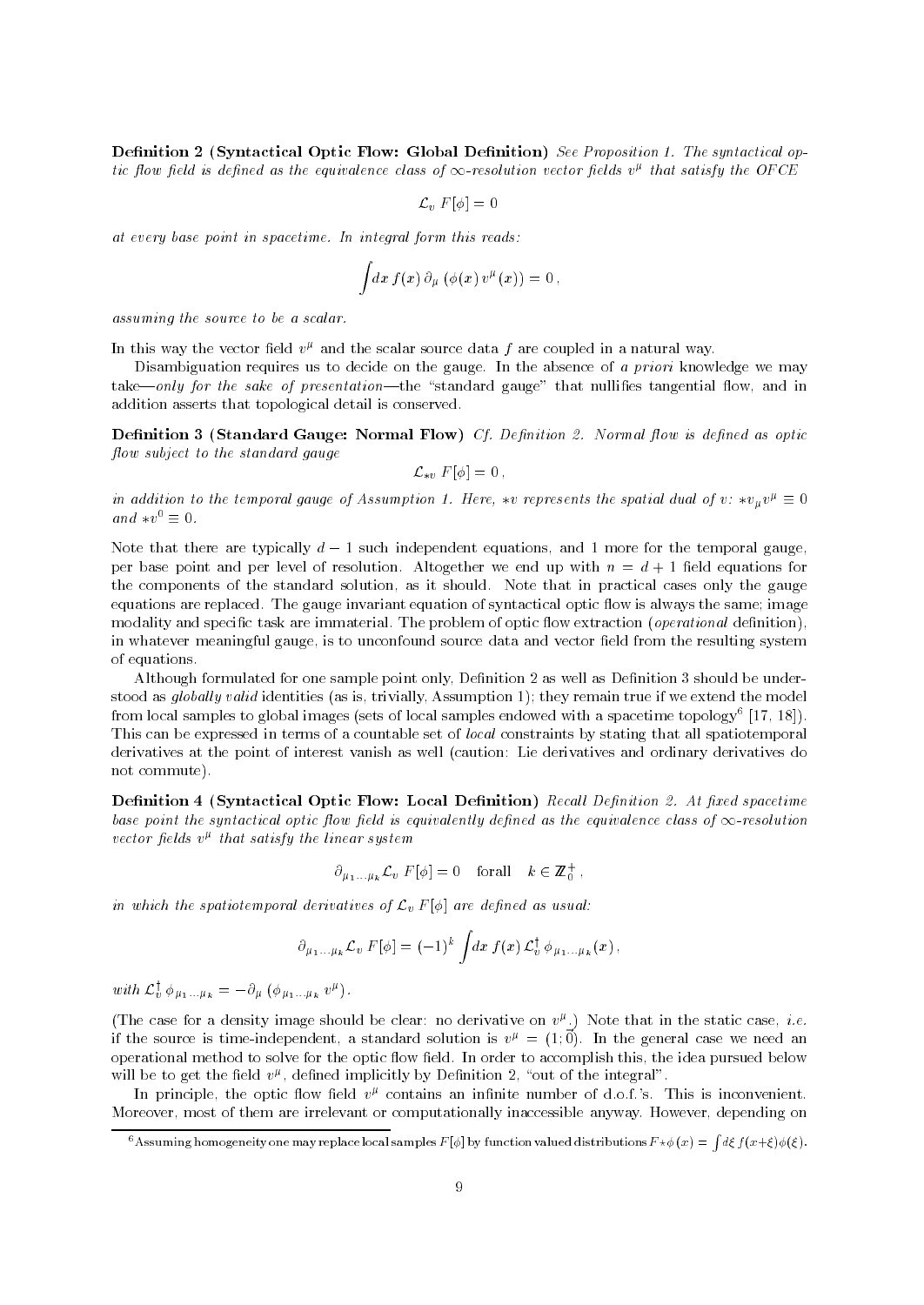one's task, a 0-th order approximation is usually too restrictive. For example, in the case of real-world movies, 1-st order properties of the vector field may reveal relevant information such as qualitative shape properties, surface slant [47], and time-to-collision [51, 52]. Unlike 1-st order, 2-nd order is quantitatively related to intrinsic surface properties of an object [50]. There is no a priori limit to the highest order that is still accessible and signicant; this depends very much on matters such as image quality (noise and sampling characteristics), resolution of interest, et cetera. But independent of such considerations of *differential order*, it will be argued below that we must consider an *approximation* order which is at least equal to, but may well exceed the differential order of interest, in order to provide a viable approximation. In fact, even for zeroth differential order, there is no a priori upper limit for an acceptable approximation order  $M \geq 0$ , though if image quality permits, there will typically be only a set of measure zero at which such an  $M$  exceeds computationally realistic limits (flow discontinuities; we return to this briefly in Section  $6$ ).

So let us consider the *M*-th order case. Replacing  $v^\mu$  by  $v_M^\tau$  according to Definition 1 yields the following.

**Result 1 (M-th Order Optic Flow Approximation)** See Definition 1 and Definition 4. Using  $\mathcal{L}_{v_M}$  instead of  $\mathcal{L}_v$  we have

$$
\partial_{\mu_1\dots\mu_k} \mathcal{L}_{v_M} F[\phi] = -\sum_{l=0}^M v^{\mu}_{M;\rho_1\dots\rho_l} \int\!\! dx \, f(x) \, \partial_\mu \Phi^{\rho_1\dots\rho_l}_{\mu_1\dots\mu_k}(x) = 0 \quad \text{for all } k=0,\dots,M\;,
$$

in which the effective fluers  $\Psi^{r}_{\mu_1\ldots\mu_k}$  are given by

$$
\Phi^{\rho_1...\rho_l}_{\mu_1...\mu_k}(x) = \frac{(-1)^k}{l!}\,\phi_{\mu_1...\mu_k}(x)\,x^{\rho_1}\dots x^{\rho_l}\;.
$$

Since the Gaussian family  $(-1)^n \varphi_{\mu_1...\mu_k}$  ( $k \in \mathbb{Z}_0^+$ ) is complete, the set of filters  $\Psi_{\mu_1...\mu_k}^{\mu_1...\mu_k}$   $(k,l \in \mathbb{Z}_0^+)$  is apparently overcomplete. Hence they can all be expressed in terms of pure Gaussian derivative filters (the case  $l = 0$ ). For technical details see Appendix A.

Despite the complex appearance of Result 1, it is a straightforward linear system, the coefficients of which are well-posed scale-space derivatives, which can in principle be inverted *analytically* once and for all (for each  $M$ ). It should also be noted that this system differs in an essential way from similar linear systems in optic flow parameters proposed in the literature: the size of the system is related to the order of approximation in a crucial way explained below, and the precise structure of the coefficient matrix is the consequence of duality plus explicit exploitation of the scale-space paradigm. We return to these observations in Section 4.

It is important to note the restriction on the admissible spatiotemporal orders  $k$ . Two essentially equivalent motivations can be given to show that  $k$  cannot exceed  $M$ .

- $\bullet\,$  Our approximation scheme boils down to replacing the Lie-derivative  ${\cal L}_v$   $f=\partial_\mu f\;v^r\,$  by  ${\cal L}_{v_M}\,f=0$  $\partial_\mu f\,v_M^r = {\cal L}_v\,f + {\cal O}(\|x\|^{\nu r+1}).$  Thus we can consider only spacetime derivatives of order  $k\leq M$ if we want to keep the unknown remainder small near the point of expansion. Only then can we expect the coefficients of  $v_M^r$  to be close to the Taylor coefficients of  $v^{\mu}$ : a k-th order Taylor coefficient of  $v^{\mu}$  equals the corresponding coefficient of  $v_M^{\tau}$  up to  $\mathcal{O}(\|x\|^{m-n+1}).$
- Alternatively, we have to take care not to introduce spurious d.o.f.'s by truncation; the assumption that the Taylor tail of  $v^{\mu}$  vanishes identically—a hypothesis not evident from the data—boils down to a gauge condition! We should try to maintain gauge invariance for our *approximated* optic flow field  $v_M^r$ . Allowing arbitrary orders of differentiation in Result 1 would certainly break this invariance in the generic case (*i.e.* the usual case when  $v^\mu \neq v_M^\tau$ ), and may even yield an *inconsistent* system  $\pm$  1 his is another reason why one needs to limit the highest order to  $\kappa = M$ . Indeed, it can be shown that the resulting linear equations are generically independent and indeed gauge invariant to the same extent as the exact system  $[24]$ . Thus the M-th order approximation does not affect the intrinsic ambiguity of optic flow at all. Although invariance now relates to approximations of isophote automorphisms, no artificial constraints have sneaked in.

 $^7$  Which of course can always be "solved" in least squares sense. . .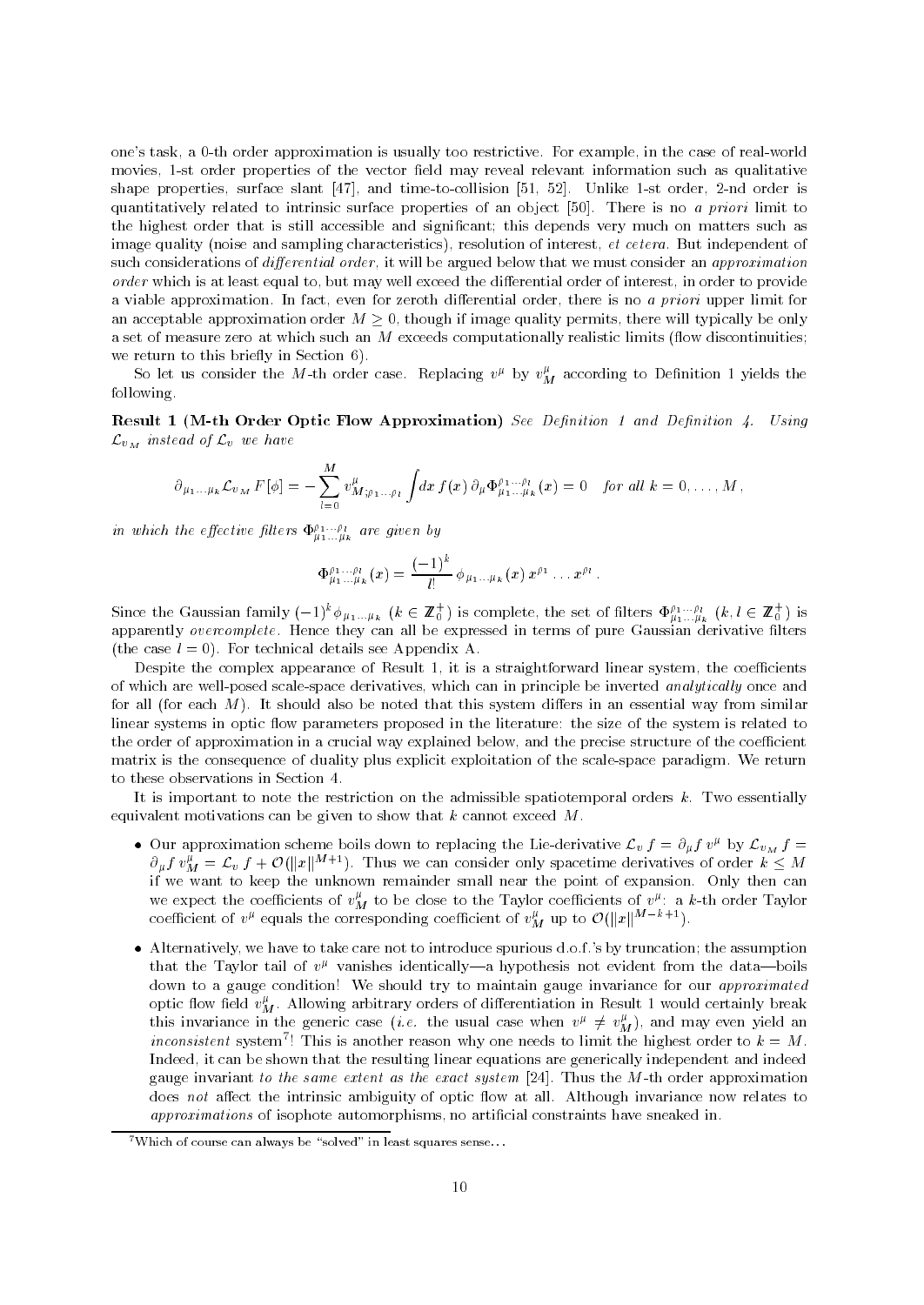Unfortunately, there are several instances in the literature in which a unique optic flow field is singled out by specific combinations of truncation and differentiation. What really happens is that these very combinations implicitly fix the gauge. One cannot expect this to be a proper way of gauge fixing, except for coincidental cases or by virtue of the validity of unspecied hypotheses. Such methods transcode the aperture problem into optic flow ambiguity; one establishes an instance of an optic flow field, the semantical content of which is not transparent and consequently hard to verify or falsify. Gauge fixing, or optic flow disambiguation, is really a matter of data-extrinsic physical considerations independent of the image, the OFCE, or anything derived from these  $\,$  .

An illustrating example—although not accounting for duality—has been given by Amini  $[1]$  in the context of 2D X-ray projection imaging, who argues on the basis of a physical model of incompressibility of blood, that the projected flow must be divergence-free; in the application at hand this suffices to fix the gauge (but only for blood flow; clearly one needs different models for different tissues). Devlaminck and Dubus [11] consider density images of deformable media, for which they propose to use the small displacement theory of elasticity in order to establish a physically meaningful gauge in a Tikhonov regularisation framework (again, the gauge entails hypotheses about local tissue characteristics, which calls for a consistency check).

As opposed to conventional schemes based on M-fold implicit differentiation of the OFCE, every  $k$ -th order subset of Result 1 contains  $M$ -th order components of the approximated optic flow field. It is important to keep in mind that the coefficients  $v^{\tau}_{M:\rho_1...\rho_l}$  in  $v^{\tau}_M$  depend on the order  $M$  of approximation. In other words, the polynomial approximation  $v_{M+1}^\tau$  is a refinement of  $v_M^\tau$  in the sense that all coefficients are refined. Hence, it is not the Taylor polynomial of  $v^r$ . Only in the limiting case we have  $\lim_{M\to\infty}v^r_{M;\rho_1...\rho_l}=\theta_{\rho_1...\rho_l}v^\mu(x=0),$  so that  $v^\mu_\infty=v^\mu,$  subject to its original, gauge invariant denition. This brings us to another misconception one frequently encounters in the literature on the OFCE; since a polynomial approximation is typically not a truncated Taylor expansion, one cannot expect any choice of  $M$  to provide an accurate determination of optic flow derivatives! The principle of refinement is essential.

At this point we have an operational definition of optic flow, built on the foundations of scale-space theory. In order to make the connection transparent we can relate it to diffusion.

**Demitrion 5 (Optic Flow as a vector-valued Distribution)** Let the source current  $J^{\pi}$  be defined as the linear, vector-valued distribution with Kiesz representation  $j^r \equiv v^r$  f, in which  $v^r$  is the  $\infty$ resolution optic flow field associated with the raw image f according to previous definitions:

$$
J^{\mu}[\phi] \stackrel{\text{def}}{=} \int \!\! dx \, j^{\mu}(x) \, \phi(x) \; .
$$

Inen we can define a corresponding nontinear, vector-valued distribution  $y \, r$  , as follows:

$$
V^{\mu}[\phi] = \frac{J^{\mu}[\phi]}{F[\phi]} = \frac{\int dx \, j^{\mu}(x) \, \phi(x)}{\int dx \, f(x) \, \phi(x)}.
$$

The attribution  $V \cap S$  well-defined as long as  $F |\varphi| \neq 0$ .

Thus although the  $\infty$ -resolution velocity field  $v^\mu$  (or  $v_M^\tau$  in practice) provides us with a speedometer type of measurement (one velocity per base point), the necessity of defining a filter space will always give rise to multiple, yet mutually consistent interpretations (e.g. motion transparency may be accounted for). In particular, if  $\phi$  is a z-parameter spatiotemporal Gaussian, then  $V^*[\phi]$  defines the multiscale optic flow field induced by f, with  $v^{\mu}$  as the hypothetical limit of zero spatial and temporal scale. In that case  $J^r[\varphi]$  (not  $V^r[\varphi]$ ) satisfies the same diffusion equation as  $I^r[\varphi]$ .

Result 2 (Optic Flow Scale-Space) See Definition 5 for notation.

$$
\left\{\n\begin{array}{rcl}\n\partial_s J^\mu & = & \frac{1}{2} \Delta J^\mu \\
\lim_{s \downarrow 0} J^\mu & = & j^\mu\n\end{array}\n\right.
$$

 $\,$  In his original work, Arnspang treats the gauge condition as an explicit  $\,$  mathematical constraint.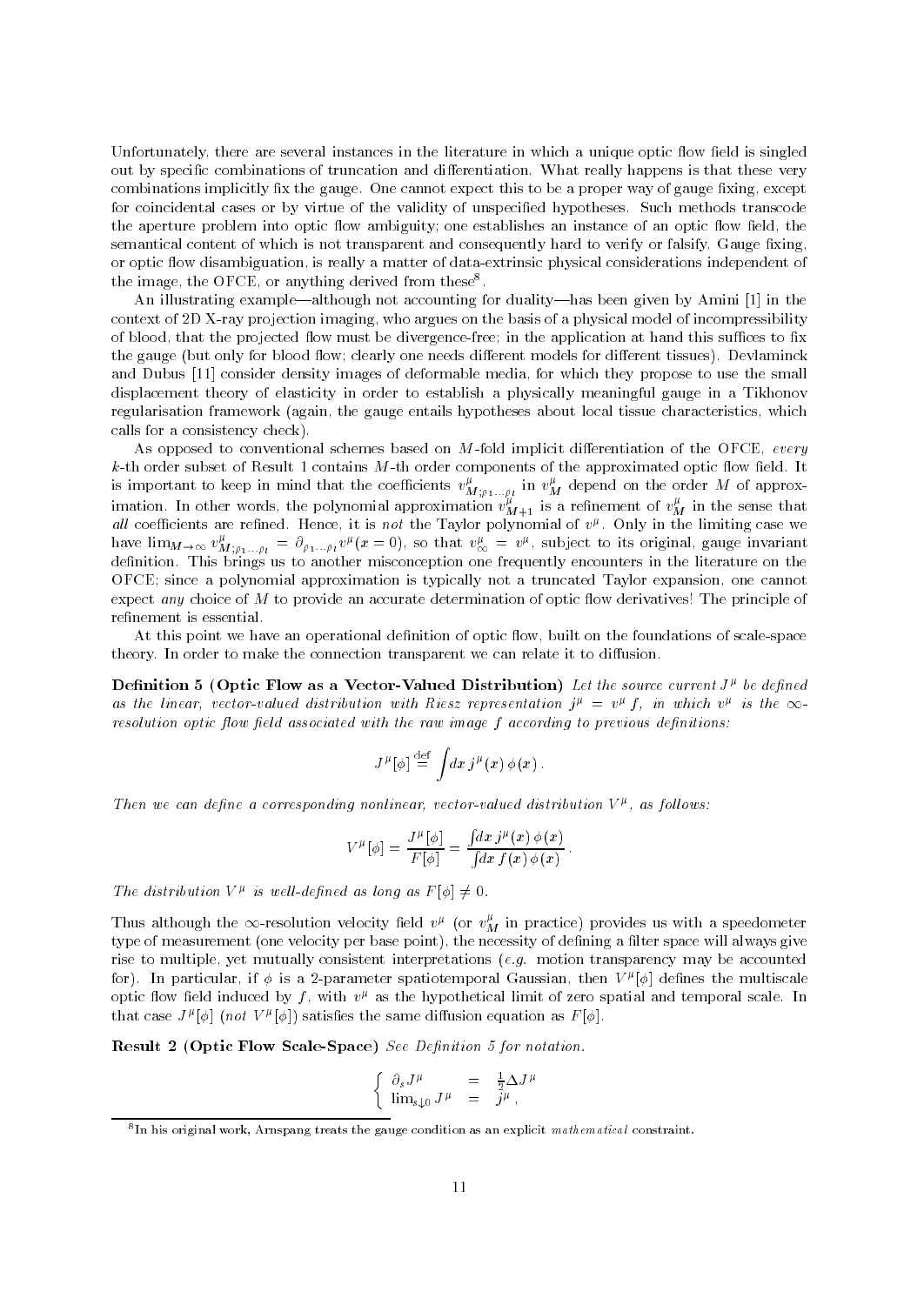

Figure 5: First frame of the optic flow test sequence, corresponding to  $t = 0$ .

in which the spatiotemporal Laplacean (Laplace-Beltrami operator) is defined as usual, but with respect to pseudo-isotropic coordinates  $x^{\mu} = (ct, \vec{x})$ , and in which the evolution parameter s is related to the two independent scale parameters  $\sigma$  (isotropic space) and  $\tau$  (time) according to  $s=\sigma^{\bot}=\varepsilon^{\bot}\tau^{\bot}$  for a suitable value of velocity parameter<sup>9</sup> c.

Finally note that the temporal gauge of Assumption 1 is respected, regardless of filter choice, that the linear functional  $J^r|\phi|$  is always well-defined ( Tinear flow ), as opposed to the nonlinear functional  $\hspace{0.1em}$  $V \cap [\varphi]$  ( geometric now ), and that for  $\mu = 0$  result 2 reduces to the familiar scale-space diffusion equation induced by the raw image  $f$ . This shows in which precise way optic flow inherits its "deep structure" from that of its generating scalar source field.

# 4 Simulation and Verification

In order to test the theory, and at the same time illustrate how one could proceed in specific applications, we define two analytically tractable  $(2+1)$ -dimensional stimuli, one simulating a density, the other a scalar field. We then derive an exact, closed-form expression for normal flow in the usual temporal gauge, exploiting the scalar paradigm for both cases. This is done for the purpose of analysis and empirical verification, although the construction suggests that in the density case one would probably want to use the density paradigm instead. Also, simulation has the advantage that evaluation will not be hampered by uncertain factors such as reconstruction artifacts, complications that often arise in real image data (and have to be handled on the basis of modality specific models).

Noise generally causes any idealisation to be violated, and so we study signicant noise perturbations as well. There ought to be no problem according to theoretical prediction: away from isolated singularities (explained as an artifact of conventional optic flow gauge), everything depends continuously on the noise.

The raw images consist of oscillating Gaussian blobs (Figure 5) that behave as a density and as a scalar, respectively, and the tests are run on discretised floating-point representations of these, as well as on instances perturbed by 50% multiplicative, pixel-uncorrelated Gaussian noise.

## 4.1 Density Gaussian

Consider the following stimulus definition in a Cartesian coordinate system:

$$
F(x, y, t) = \frac{1}{4\pi s(t)} e^{-\frac{x^2 + y^2}{4s(t)}},
$$
\n(1)

with the following choice of kinematics:

$$
s(t) = A + B\sin(\frac{2\pi t}{T}) \qquad (A > B > 0).
$$
 (2)

<sup>&</sup>lt;sup>9</sup>One can opt to discard the formal parameter  $c$  and write two diffusion equations for spatial and temporal parts separately.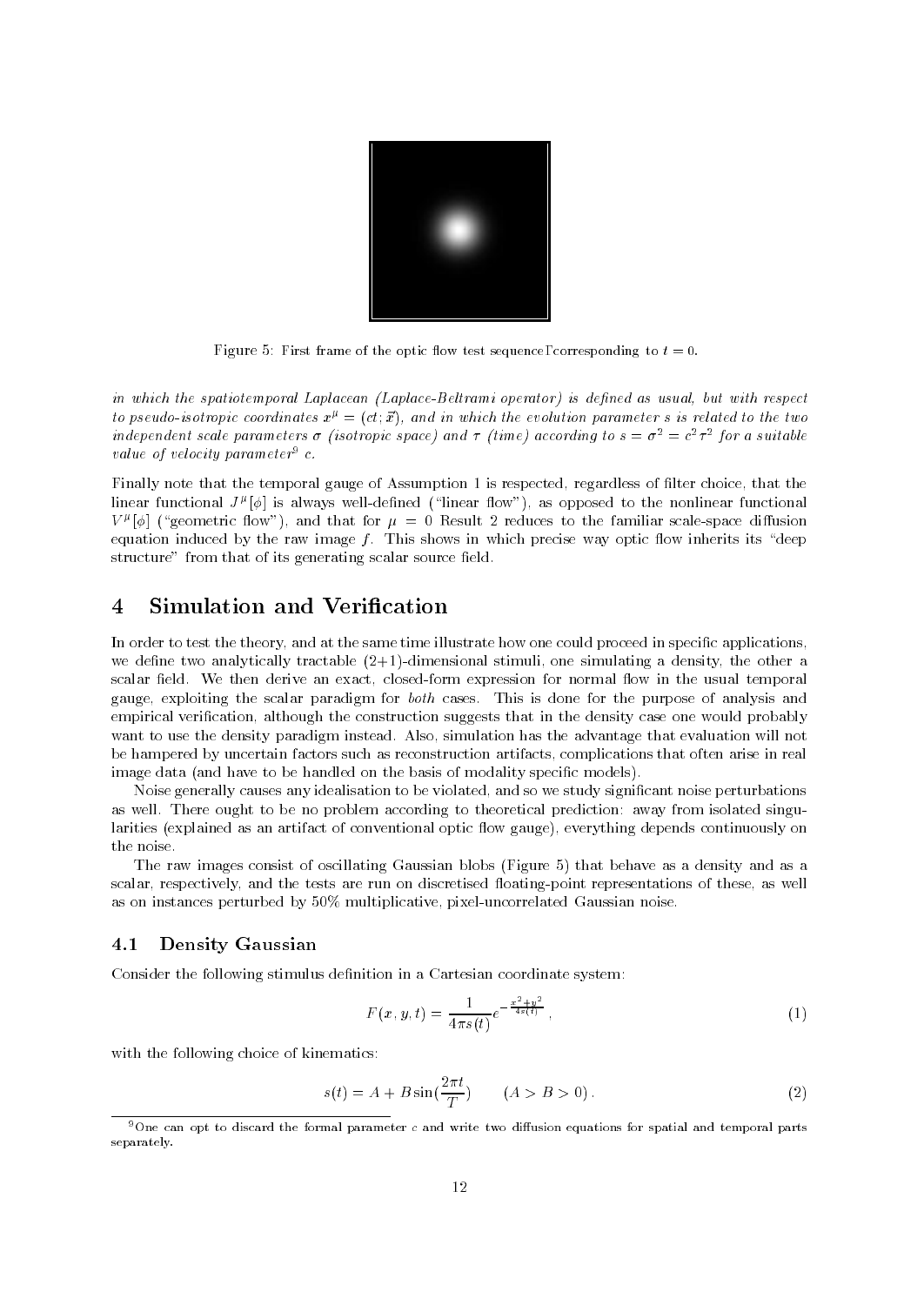Conservation for this stimulus follows from

$$
\int dx dy F(x, y, t) = 1 \quad \forall t.
$$
\n(3)

In other words, each time-slice contains the same amount of "mass". The Lie-derivative w.r.t. the vector  $u = (v^{\scriptscriptstyle +}, v^{\scriptscriptstyle -}, v^{\scriptscriptstyle -})$  is

$$
\mathcal{L}_{\underline{v}}F = F_x v^x + F_y v^y + F_t v^t \stackrel{\text{def}}{=} 0 , \qquad (4)
$$

in which a subscript denotes a partial derivative. This result holds globally. The temporal component can locally be gauged to unity as usual,

$$
v^t \stackrel{\text{def}}{=} 1 \,, \tag{5}
$$

provided topological detail is conserved. We will henceforth write  $(u, v)$  instead of  $(v^-, v^*)$ . A straightforward computation yields the following linear equation:

$$
xu + yv = \left(\frac{r^2}{2s(t)} - 2\right)s(t) \stackrel{\text{def}}{=} \alpha(r, t).
$$
 (6)

Normal flow can be obtained by imposing an additional spatial gauge, which looks identical to Equation 4 except for a replacement of  $v = (1; u, v)$  by its spatial dual  $* v = (0; -v, u)$ . This yields

$$
xv - yu = 0. \tag{7}
$$

In other words: the spatial velocity vector  $\vec{v}$  is everywhere parallel to  $\vec{x} = (x, y)$ , which is also obvious from considerations of symmetry. Solving Equation 6 subject to the gauges 5 and 7 yields the following solution:  $\sim$   $\sim$   $\sim$   $\sim$ 

$$
\left(\begin{array}{c} u \\ v \end{array}\right) = \frac{\alpha(r,t)}{r^2} \left(\begin{array}{c} x \\ y \end{array}\right) \tag{8}
$$

The origin is problematic in the gauge 5 even though the example is not at all pathological<sup>10</sup>. Note also that  $v = 0$  on the oscillating circle defined by  $r^* = 4s(t)$  (F<sub>t</sub> vanishes identically), and that the direction of the optical flow vector flips across this circle (which, by the way, runs counter to our visual percept, which gives the impression of alternating expansions and contractions). The situation at time  $t \approx 0$  is as follows:

- within the zero-flow radius,  $\vec{v}$  points inward, *i.e.* towards the centre of the blob,
- outside the zero-flow radius,  $\vec{v}$  points outward, and
- the symmetry centre is a singularity.

The singularity arises as an artifact of the scalar flow paradigm, for which the imposed gauge conditions are apparently too strong. In particular the temporal gauge is not compatible with the topological transitions that occur at the centre, where isophotes continuously pop up or disappear. In reality there ought to be no fundamental problem, of course; the reader may verify that the singularity vanishes when using the density paradigm subject to a natural gauge instead, and calculating physically meaningful quantities, such as the "mass flux" through a sphere containing the singularity. For example, a radial  $\ln$ eld  $v(r) \propto r/r$  in 3D will yield a constant flux (by the divergence theorem).

### $4.2$

We now consider the scalar case. We synthesise a raw image of the form

$$
G(x, y, t) = e^{-\frac{x^2 + y^2}{4s(t)}}.
$$
\n(9)

<sup>&</sup>lt;sup>10</sup>Note that the singularity cannot be "blurred out"; blurring amounts to an offset in  $s(t)$ .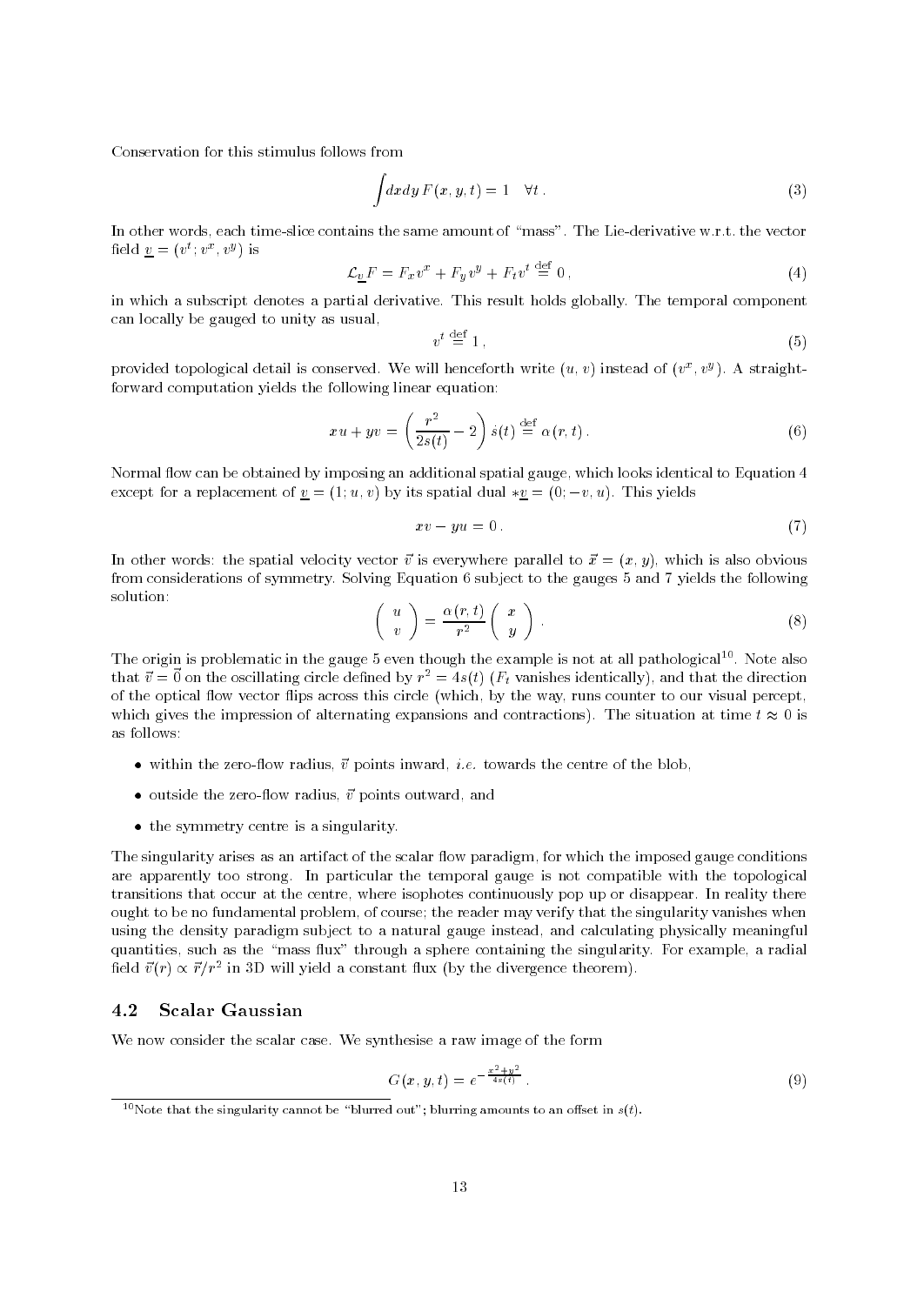For mathematical convenience we take

$$
\sigma(t) = A + B \sin\left(\frac{2\pi t}{T}\right) \qquad (A > B > 0) \tag{10}
$$

Equation 3 does not hold. The Lie-derivative w.r.t. the optical flow vector field is again given by Equation 4,  $F$  replaced by  $G$ . Again we assume the temporal gauge to hold: Equation 5. Unlike previously, there ought to be no problem with this, since the scalar flow paradigm is the appropriate one to use for this stimulus. We get the following linear equation:

$$
xu + yv = \frac{r^2}{2s(t)} \dot{s}(t) \stackrel{\text{def}}{=} \beta(r, t) . \tag{11}
$$

Normal flow can be obtained as in Equations 5 and 7. With Equation 11 this yields the following solution: 

$$
\left(\begin{array}{c} u \\ v \end{array}\right) = \frac{\beta(r,t)}{r^2} \left(\begin{array}{c} x \\ y \end{array}\right) \,. \tag{12}
$$

The solution differs qualitatively from Equation 8. First of all,  $\beta(r,t)$  has a global sign, equal to that of  $s(t)$ ; there is no zero-flow spatial circle across which the flow inverts (in agreement with perceptual flow). Secondly, we indeed encounter no singularity, whereas previously we had

$$
\|\vec{v}(r)\| \sim 2\frac{|s|}{r} \qquad (r \downarrow 0) \; . \tag{13}
$$

### 4.3 Numerical Test

The frame of interest is the first one, corresponding to  $t = 0$ . The spatial symmetry centre is taken as the origin  $(x, y) = (0, 0)$ . Parameter values are as follows. For Equations 1-2 we take  $A = 52$ ,  $B = 20$ ,  $T = 16$ . For Equations 9-10 we choose  $A = 8$ ,  $B = 4$  and  $T = 16$ . We select the same spatial and temporal scale parameters in both cases:  $\sigma = 2$  and  $\tau = 1$  (all values relative to pixel scale or frame interval). Both intervals are of size 16 - 128, so that they accommodate full periods, and are computed with 4 bytes-per-pixel floating point precision.

We impose the normal flow field equations

$$
\left\{\n\begin{array}{rcl}\n\mathcal{L}_v F[\phi] & = & 0 \\
\mathcal{L}_{*\underline{v}} F[\phi] & = & 0\n\end{array}\n\right.
$$

for  $\underline{v} = (1; u, v)$ , whence  $*_\underline{v} = (0, -v, u)$ , using the analytical, zeroth or first order approximating schemes (we take Assumption 1 for granted here). The analytical study has been discussed in-depth in the previous sections. We henceforth refrain from mentioning the filter  $\phi$  and its associated scale parameters for the sake of notational simplicity:

$$
L_{\mu_1...\mu_k} \stackrel{\text{def}}{=} (-1)^k F[\phi_{\mu_1...\mu_k}],
$$

in which each index  $\mu_i$  denotes a scaled partial derivative, e.g.  $L_{xtt} = -F[\phi_{xtt}] = -\sigma \tau^2 F[\partial_{xtt}\phi]$ . It is important for the discussion that follows to distinguish between the explicit scaling factors  $\sigma$  and  $\tau$  for the amplitudes, and the inner scale parameters of the Gaussian derivative filters.

The  $k = 0$  approximation is based on a zeroth order polynomial vector field

$$
u_0(t;x,y) = u\,, \qquad v_0(t;x,y) = v\,,
$$

and boils down to the inversion of

$$
\begin{cases}\n uL_x + vL_y &= -L_t \\
 -vL_x + uL_y &= 0\n\end{cases}
$$

which is the same as the traditional OFCE for normal flow. For  $k = 1$  we have

$$
u_1(t; x, y) = u + u_t t + u_x x + u_y y, \qquad v_1(t; x, y) = v + v_t t + v_x x + v_y y,
$$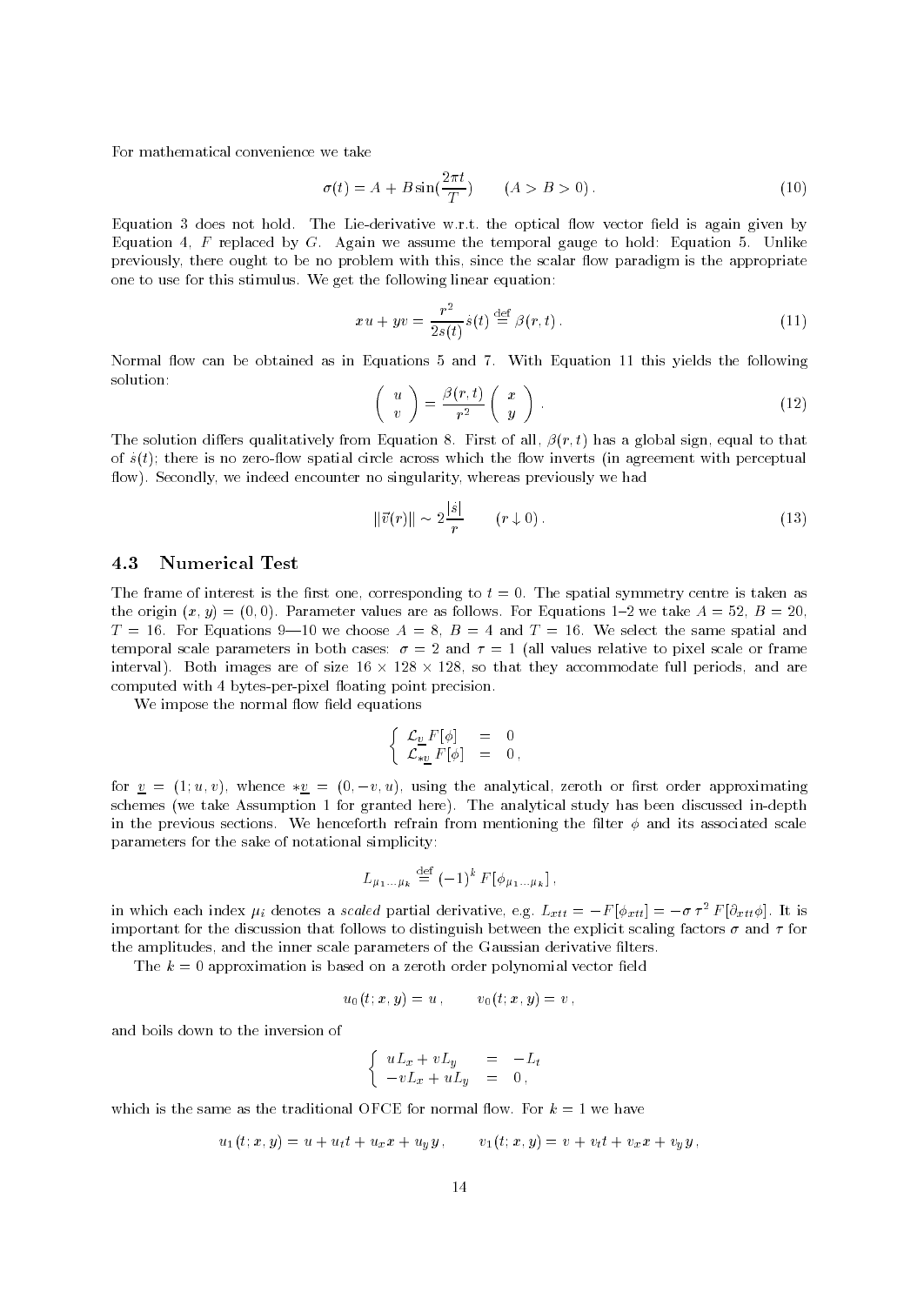

Figure 6: Left: Analytically determined velocity field for the density stimulus of Formula 1. Middle & Right: Velocity field obtained in the zeroth and first order approximation  $(\sigma_s = 2; \sigma_t = 1)$ .



Figure 7: Velocity field obtained for the stimulus of Formula 1. 50% Multiplicative Gaussian noise has been added to the original data. Left: zeroth order approximation. Right: first order approximation.

and obtain instead

$$
\begin{cases}\n uL_x + vL_y + u_tL_{xt} + v_tL_{yt} + u_xL_{xx} + v_xL_{xy} + u_yL_{xy} + v_yL_{yy} &= -L_t \\
 uL_{xt} + vL_{yt} + u_t(L_x + L_{xtt}) + v_t(L_y + L_{ytt}) + u_xL_{xxt} + v_xL_{xyt} + u_yL_{xyt} + v_yL_{yyt} &= -L_{tt} \\
 uL_{xx} + vL_{xy} + u_tL_{xxt} + v_tL_{xyt} + u_x(L_x + L_{xxx}) + v_x(L_y + L_{xxy}) + u_yL_{xxy} + v_yL_{xyy} &= -L_{xt} \\
 uL_{xy} + vL_{yy} + u_tL_{xyt} + v_tL_{yyt} + u_xL_{xyy} + v_xL_{xyy} + u_y(L_x + L_{xyy}) + v_y(L_y + L_{yyy}) + &= -L_{yt} \\
 uL_y - vL_x + u_tL_{yt} - v_tL_{xt} + u_xL_{xy} - v_xL_{xx} + u_yL_{yy} - v_yL_{xy} &= 0 \\
 uL_{yt} - vL_{xt} + u_t(L_y + L_{ytt}) - v_t(L_x + L_{xtt}) + u_xL_{xyt} - v_xL_{xxt} + u_yL_{yyt} - v_yL_{xyt} &= 0 \\
 uL_{xy} - vL_{xx} + u_tL_{yyt} - v_tL_{xxt} + u_x(L_y + L_{xxy}) - v_x(L_x + L_{xxx}) + u_yL_{xyy} - v_yL_{xxy} &= 0 \\
 uL_{yy} - vL_{xy} + u_tL_{yyt} - v_tL_{xyt} + u_xL_{xyy} - v_xL_{xxy} + u_y(L_y + L_{yyy}) - v_y(L_x + L_{xyy}) &= 0\n\end{cases}
$$

The lowest order system has  $1 + 1$  equations in 2 unknowns,  $u, v$ , and is determined in terms of the image's first order derivatives  $(1 + 2$  equations in 3 unknowns if temporal gauge is made explicit). The first order system comprises  $4 + 4$  equations in  $2 + 6$  unknowns,  $u, v, u_x, u_y, u_t, v_x, v_y, v_t$ , and requires derivatives of orders 1, 2, 3 (4+8 equations in  $3+9$  unknowns, respectively). Recall that these parameters are not the flow field's partial derivatives; for example, the parameters  $u, v$  arising from the latter system are to be distinguished from, and generally refine those of the former (the order tag has been left out for notational simplicity).

Both systems have been solved numerically by pixel-wise "LU decomposition" as described in Numerical Recipes [70, section 2.3]. (For a global gauge a signicant gain of speed may be accomplished by analytical inversion prior to computation.) The coefficients—in the spatial domain: convolutions of the raw image with Gaussian derivative filters—have been computed using FFT in the straightforward way. Figures  $6-17$  show the results (vectors are suitably scaled for the sake of visualisation).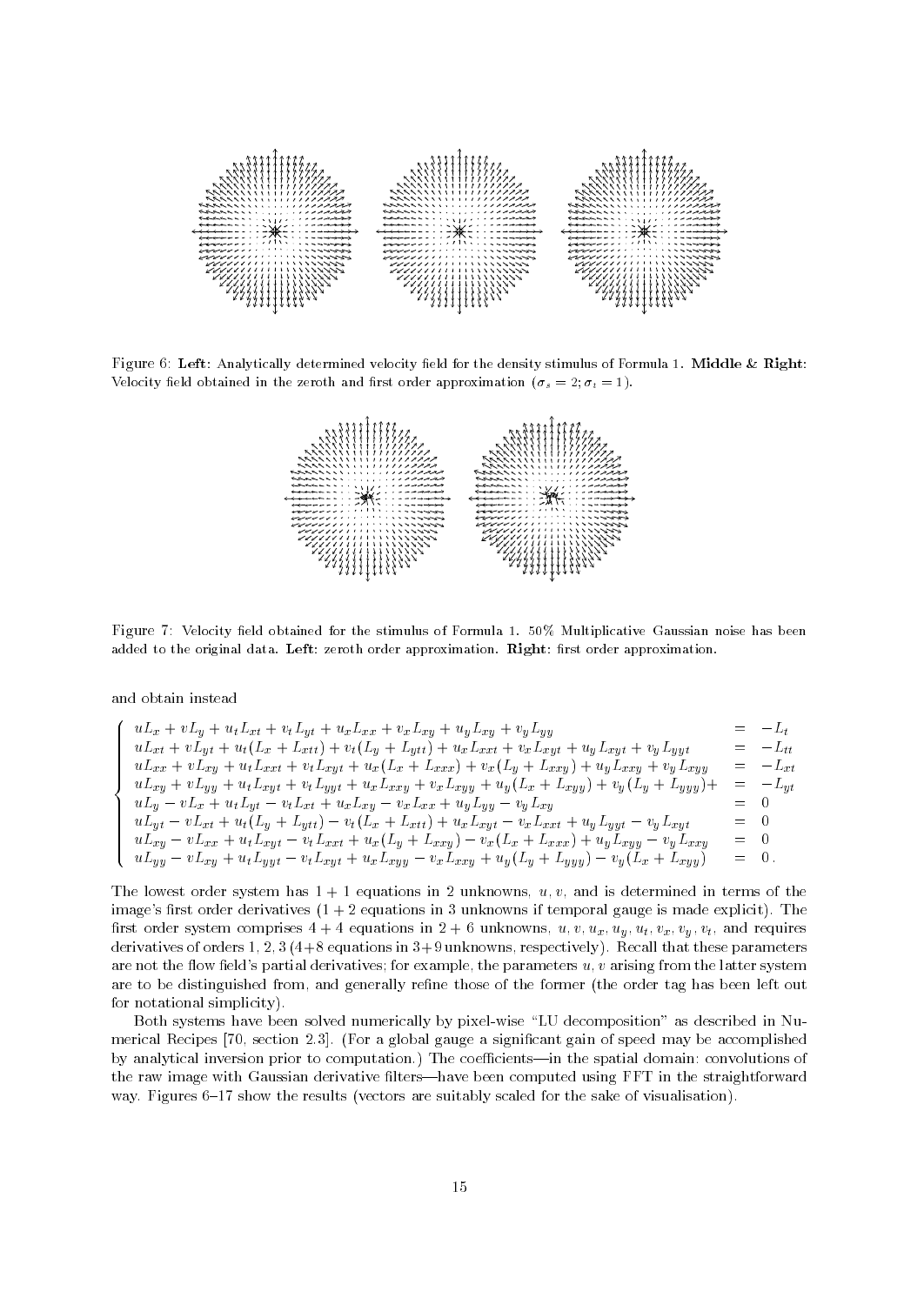

Figure 8: Error in velocity field obtained for the density stimulus of Formula 1 in the noise free case. Left: zeroth order approximation. Right: first order approximation.



Figure 9: Error in velocity field obtained for the density stimulus of Formula 1 after the original image has been corrupted with 50% multiplicative Gaussian noise. Left: zeroth order approximation. Right: first order approximation.



Figure 10: Cross-section of the velocity field obtained for the density stimulus of Formula 1; analytical (solid line), zeroth (triangles) and first order (stars). Left: noise free case. Right: 50% noise.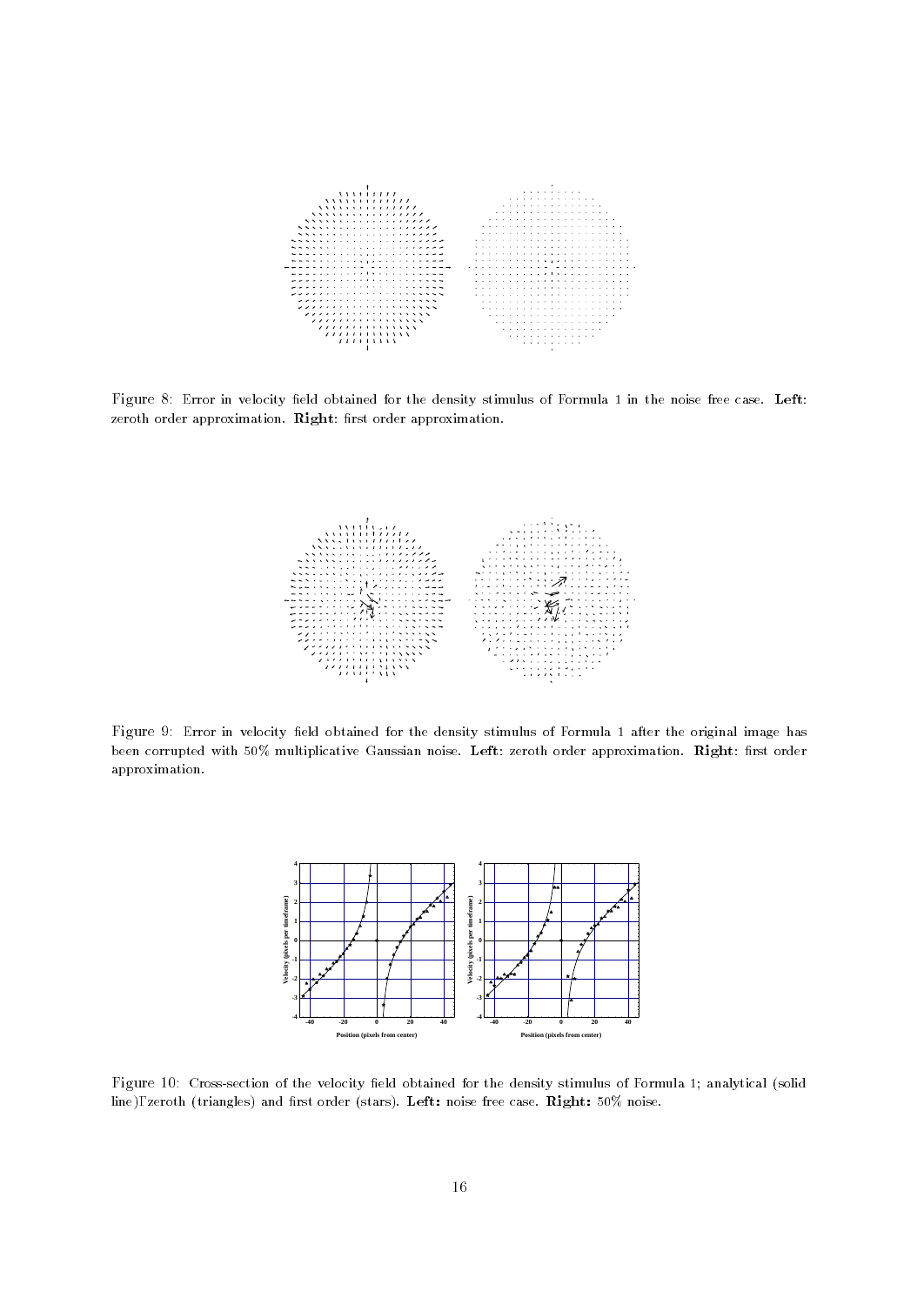

Figure 11: Error in cross-section of the velocity field obtained for the density stimulus of Formula 1; zeroth (triangles) and first order (stars). Left: noise free case. Right: 50% noise.



Figure 12: Left: Analytically determined velocity field for the scalar stimulus of Formula 9. Middle & Right: Velocity field obtained in the zeroth and first order approximation  $(\sigma_s = 2; \sigma_t = 1)$ .



Figure 13: Velocity field obtained for the scalar stimulus of Formula 9. 50% Multiplicative Gaussian noise has been added to the original data. Left: zeroth order approximation. Right: first order approximation.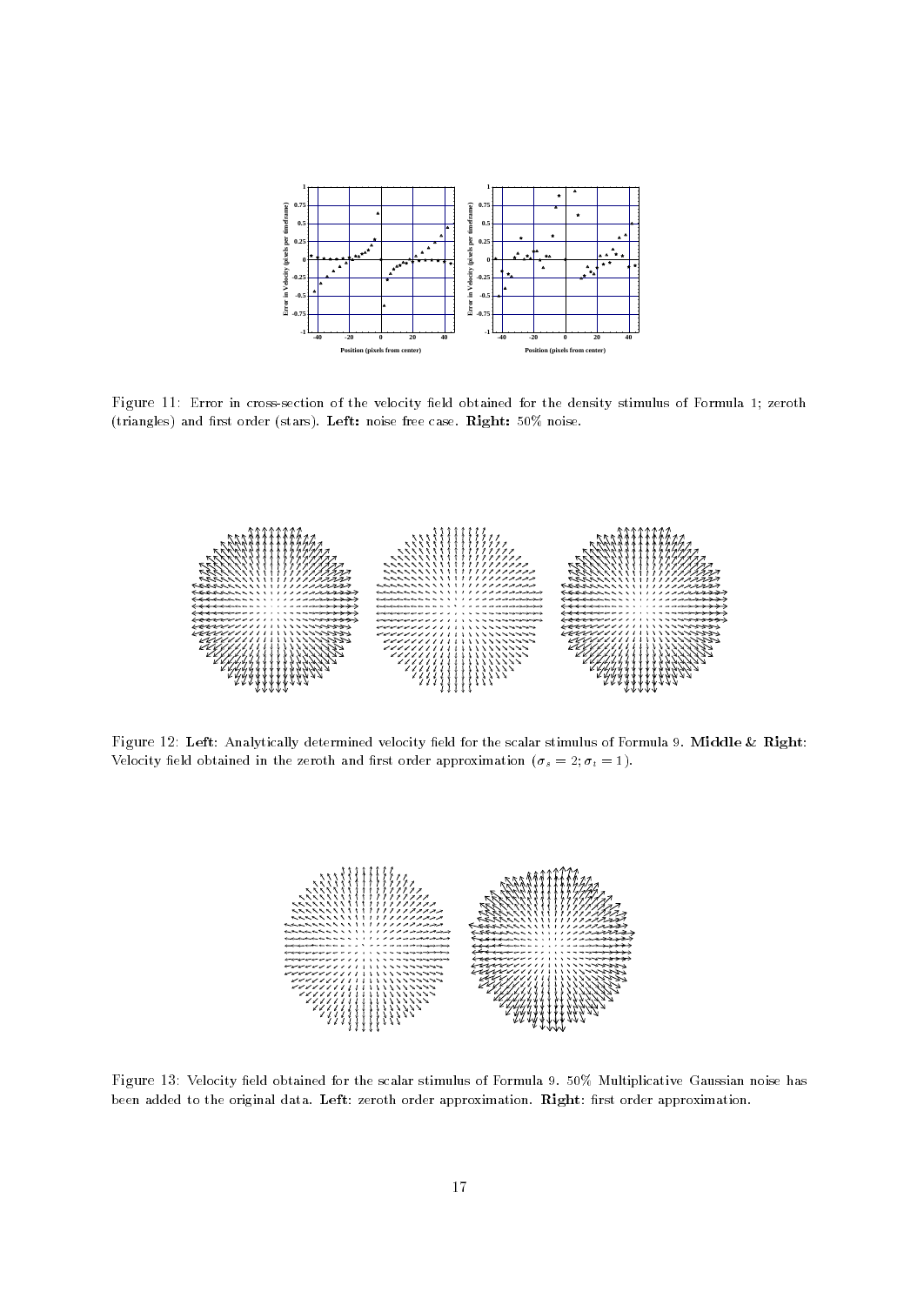

Figure 14: Error in velocity field obtained for the scalar stimulus of Formula 9. Left: zeroth order approximation. Right: first order approximation.



Figure 15: Error in velocity field obtained for the scalar stimulus of Formula 9, after the original image has been corrupted with 50% multiplicative Gaussian noise. Left: zeroth order approximation. Right: first order approximation.



Figure 16: Cross-section of the velocity field obtained for the scalar stimulus of Formula 9; analytical (solid line), zeroth (triangles) and first order (stars). Left: noise free case. Right: 50% noise.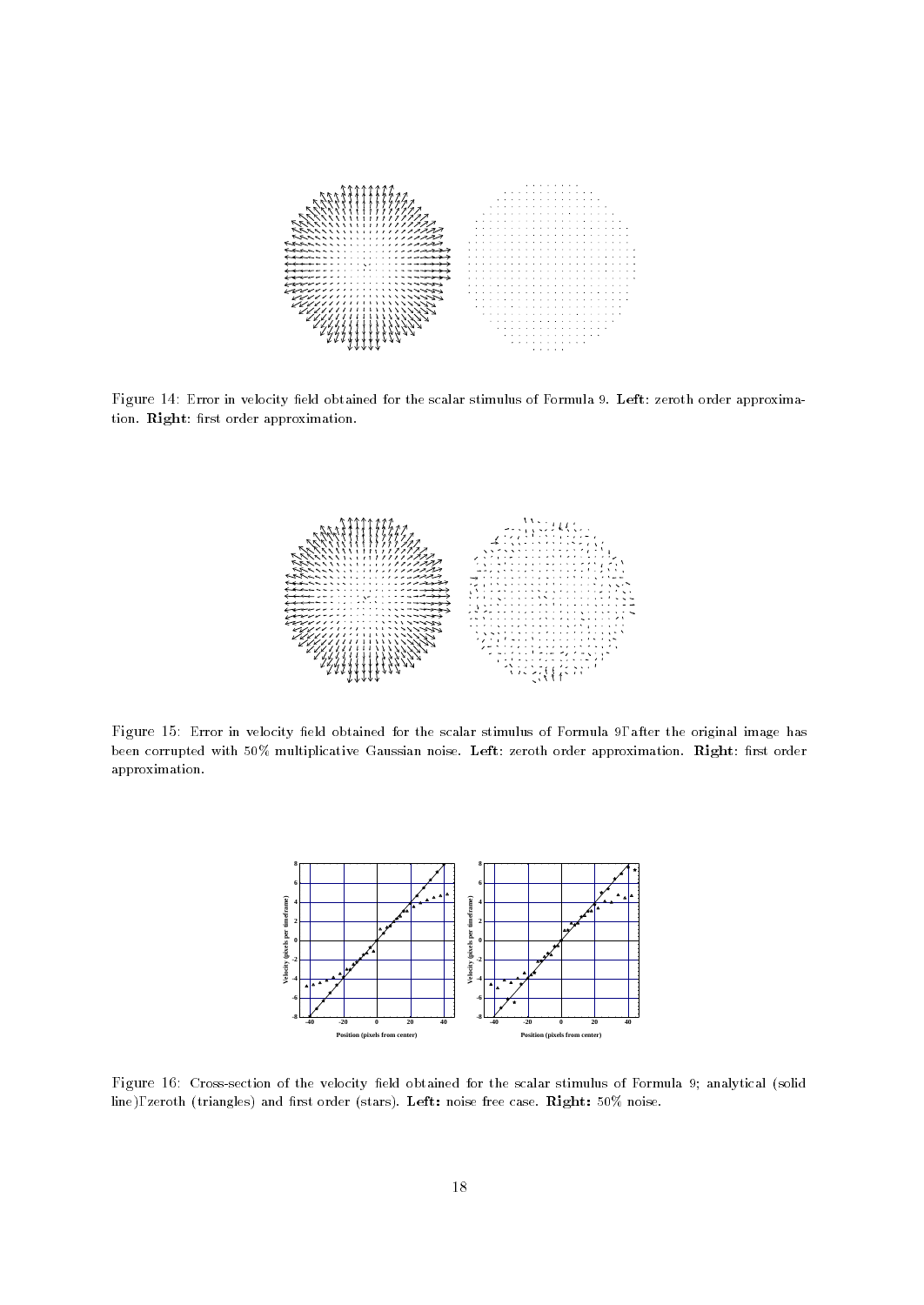

Figure 17: Error in cross-section of the velocity field obtained for the scalar stimulus of Formula 9; zeroth (triangles) and first order (stars). Left: noise free case. Right:  $50\%$  noise.

#### $\overline{5}$ 5 Comparison with Existing Techniques

In Section 5.1 we make a conceptual comparison with models that are most closely related to ours, notably by Otte and Nagel [68], and by Werkhoven and Koenderink [83]. In Section 5.2 we compare the performance of zeroth and first order optic flow schemes to those reported by Barron *et al.* [7], using an appropriate gauge condition.

#### 5.1 Conceptual Comparison with Similar Methods  $5.1$

Upon first glance there is nothing remarkable about the linear systems in Section  $4.3$  (or Result 1 in general) when compared to similar ones proposed in the literature. It would lead too far to make a scrutinised comparison here. However, the similarity with a few of these, such as suggested by Otte and Nagel [68], or by Werkhoven and Koenderink [83], is particularly striking. It is therefore instructive to point out how our theory differs from theirs.

Among others, Otte and Nagel discuss two OFCE-based linear systems, which they refer to as the "Rigorous Condition" (RC) and the "Integrated Condition" (IC), respectively, and of which they have presented particular orders by way of example. The gauge invariant part of the RC (top four rows of [68, Equation 8]) is readily obtained from the first order system above by taking the limit  $\sigma, \tau \downarrow 0$  for the explicit scale factors. This means that such factors as  $L_x + L_{xtt}$  will effectively converge to  $L_x$ , et cetera. If the remaining derivatives are still computed at finite scales  $\sigma, \tau > 0$ , one obtains a conservation law that is assumed to hold at these finite scales. Recall that in our scheme, conservation applies to the hypothetical level  $\sigma = \tau = 0$ , whereas its consequences are investigated at finite measurement scales. The reader may verify that if the scalar OFCE is applied to the stimulus of Equation 9 after spatial blurring to scale  $\sigma_0 > 0$ , the flow will develop a singularity at the origin proportional to

$$
\|\vec{v}(r)\| \propto \frac{s_0}{s} \frac{|s|}{r} \qquad (r \downarrow 0) , \qquad \text{with } 2s_0 = \sigma_0^2 ,
$$

which signifies the inadequacy of the RC. The rest of the RC (all other rows of [68, Equation 8]) has no counterpart in our theory, as we argued this to be part of a specific kind of gauge fixing.

More closely related to our work seems to be Otte and Nagel's IC ( $[68,$  Equations  $10–11a]$ ). Again, to be able to compare we must disregard their second order equations, which correspond to semantically inspired gauge conditions. In addition we must include temporal derivatives; altogether we must consider the analogous, underdetermined (gauge invariant) set of 4 equations in 8 unknowns, as in the  $k = 1$ system above. In a way the IC is based on duality, which explains the similarity with our method. However, under the IC the (approximate) Lie derivative is integrated over a spatiotemporal cylinder (the temporal extension of the spatial sphere used in [68, Equation 9]), and not computed as a smoothly weighted integral. From a duality perspective, the IC-filter is an indicator function on a cylinder of spatial radius and temporal extent proportional to  $\sigma$  and  $\tau$ , respectively, which prohibits transposition of derivatives. Recall that for the purpose of well-posed and operationally well-dened derivation,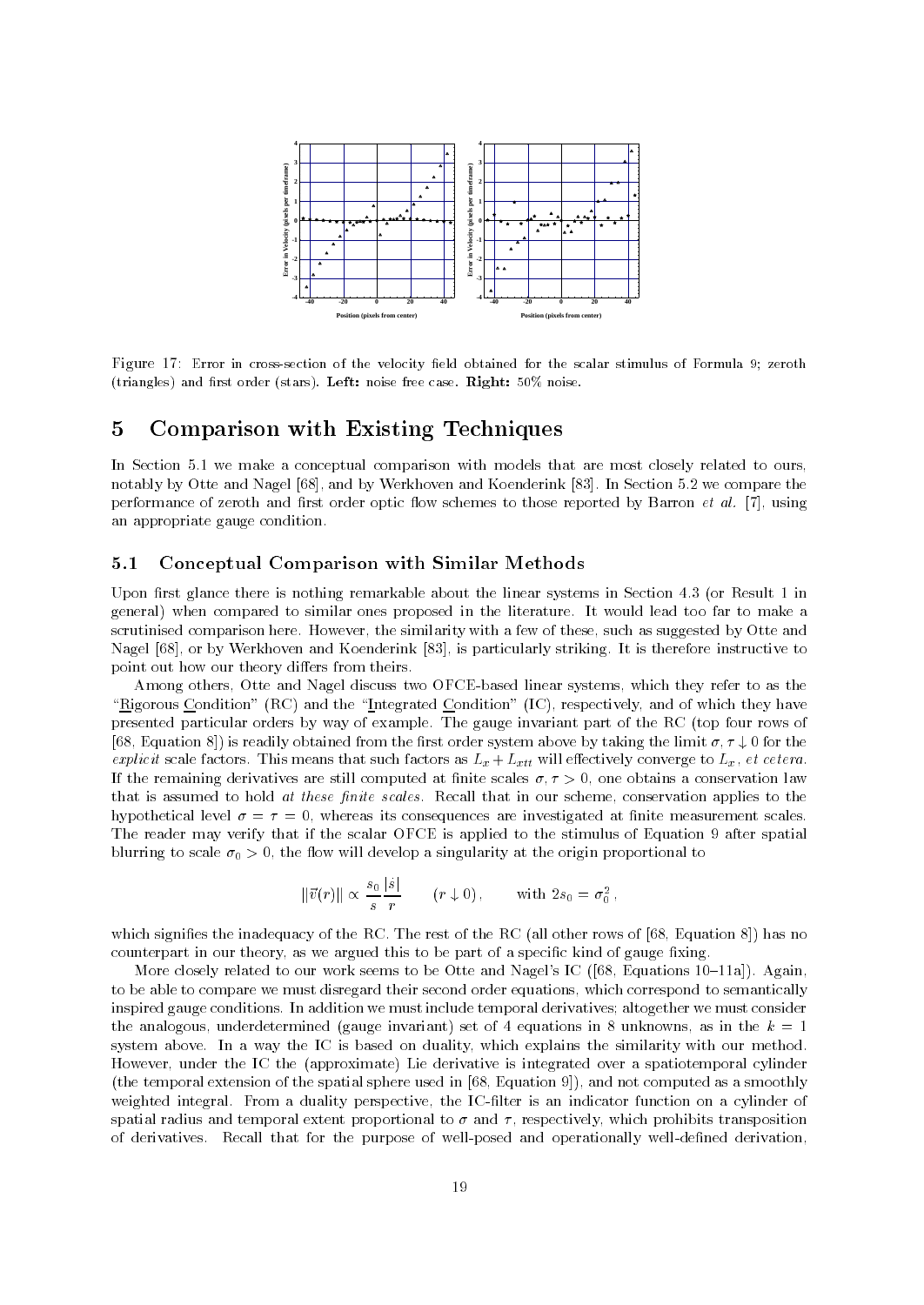

Figure 18: Planar textured surface and vector field for translational and diverging motion.

filter smoothness is an essential demand in our strategy. Taking into account the abovementioned modifications to the IC, one finds upon careful inspection that the coefficients resulting from the IC approach are indeed identical in form to the ones of the  $k = 1$  system above.

In the context of visual motion detection Werkhoven and Koenderink do use the same duality principle as we do, based on the output of receptive fields from the Gaussian family [83]. In their article it is conjectured that

"The aperture problem [...] is not an inherent problem in visual motion detection."

This is evidently true, since visual routines may well be gauge constrained. Curiously, although the authors do in fact propose an explicit and visually plausible mechanism for gauge fixing,  $viz$ , by monitoring the output of a *restricted* set of receptive field types, it does not seem to occur to them that they have ipso facto brought in an extrinsic source of information, as they adhere to the aforementioned deeply rooted vox populi:

"Except for image irradiance patterns that vary only in one dimension, it [i.e. the aperture problem] does not arise if higher order spatial derivatives are considered."

Technically, however, Werkhoven and Koenderink's approach is probably the one that comes nearest to ours, as it is in fact a gauge constrained instance.

#### 5.2 Performance Comparison with Similar Methods

Barron *et al.* have compared the performance of nine optic flow techniques reported in the literature  $[7]$ . In this section we evaluate zeroth and first order approximations for the two image sequences known as the Translating Tree Sequence (TTS) and the Diverging Tree Sequence (DTS), respectively [7, 16]: Figure 18. Notation:  $\tilde{u}$  and  $\tilde{v}$  denote horizontal and vertical components of the *ideal* velocity field,  $u, v$ are the zeroth order coefficients in the polynomial expansion, again without explicit reference to the value of approximation order  $M$ , and subscripts  $x$  and  $y$  denote corresponding derivatives or polynomial coefficients. In all that follows, scales are set to unity for the sake of notational simplicity:  $\sigma = \tau = 1$ ; with a straightforward rescaling these parameters can be made explicit again.

Our point of departure will be Result 1, with  $M = 0$  or  $M = 1$ . Recall that this result involves only order of approximation and formal geometric interpretation, in casu the scalar flow paradigm; apart from this, its form is independent of task or other external factors. Also recall that the price of this flexibility is an unresolved ambiguity in the form of local gauge invariance. To be able to connect to the conditions of the benchmark test—at the same time illustrating the intentional use—we therefore complement our intrinsic equations with knowledge of camera motion.

In the TTS case the camera moves in front of a textured plane along its x-axis, inducing horizontal velocities. In the DTS case the camera moves towards the plane along its line of sight with the focus of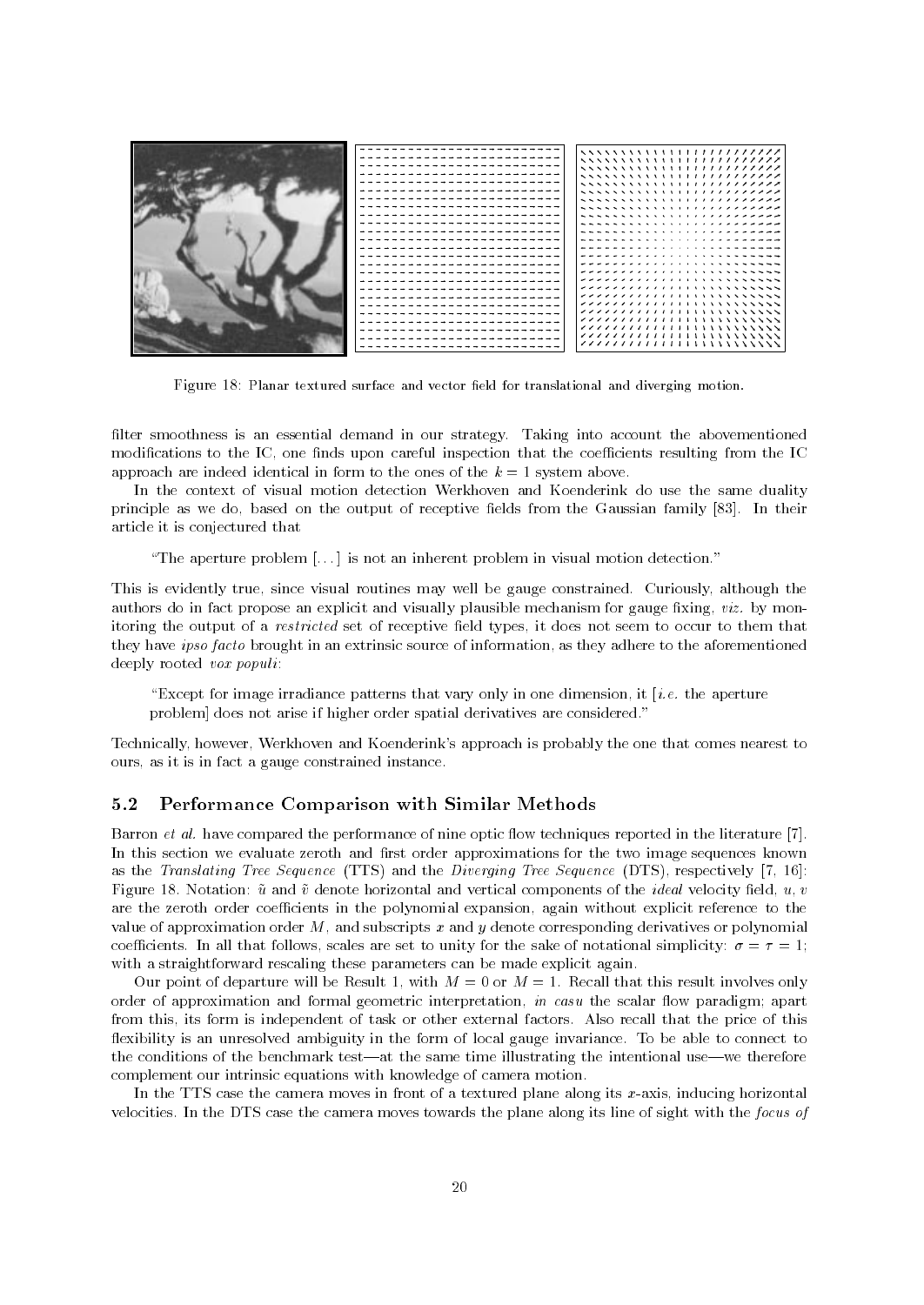expansion (FOE) in the centre of the image. Figure 18 shows the textured plane and the velocity for both cases<sup>--</sup>.

For the TTS we use the additional constraint

$$
\tilde{v} = 0 \tag{14}
$$

which is reflected in the respective polynomial approximators as follows:

$$
v = 0 \t (M = 0), \t (15)
$$

$$
v = v_x = v_y = v_t = 0 \t\t (M = 1). \t\t (16)
$$

This suffices to solve for a unique, meaningful flow field.

In the case of the DTS the velocity will always be radial relative to the FOE. We can use this as an additional constraint:

$$
x\tilde{v} - y\tilde{u} = 0\tag{17}
$$

with x and y relative to the FOE. In the zeroth order case  $(M = 0: \tilde{u} = u, \tilde{v} = v)$  this becomes

$$
xv - yu = 0. \tag{18}
$$

Combining this with Result 1 for  $M=0$ , we can uniquely solve for the zeroth order velocity field. As for first order, we may differentiate the gauge constraint 17 with respect to  $x, y$  and t:

 $\omega = \omega - \sqrt{\omega}$ 

$$
v - y u_x + x v_x = 0, \qquad (19)
$$

$$
-u - y\tilde{u}_y + x\tilde{v}_y = 0, \qquad (20)
$$

$$
-y\tilde{u}_t + x\tilde{v}_t = 0, \qquad (21)
$$

which, upon substitution of a first order polynomial  $(M = 1: \tilde{u} = u + xu_x + yu_y + tu_t, \tilde{v} = v + xv_x +$  $yv_n + tv_t$ ), produces four constraints. Note that none of these are admissible in the zeroth order case. Altogether, the first order DTS system is given by

$$
\begin{pmatrix}\nL_x & L_y & L_{xt} & L_{yt} & L_{xx} & L_{xy} & L_{xy} & L_{yy} \\
L_{xt} & L_{yt} & L_x + L_{xtt} & L_y + L_{ytt} & L_{xxt} & L_{xyt} & L_{xyt} & L_{yyt} \\
L_{xx} & L_{xy} & L_{xyt} & L_{xyt} & L_{xxy} & L_{xyy} & L_{xyy} & L_{xyy} \\
L_{xy} & L_{yy} & L_{xyt} & L_{yyt} & L_{xxy} & L_{xyy} & L_x + L_{xyy} & L_y + L_{yyy} \\
-y & x & -y & x & 0 & 0 & 0 \\
0 & 0 & -y & x & 0 & 0 & 0 \\
0 & 1 & 0 & t & -y & 2x & 0 & y \\
-1 & 0 & -t & 0 & -x & 0 & -2y & x\n\end{pmatrix}\n\begin{pmatrix}\nu \\ v \\ w_t \\ w_t \\ w_x \\ w_y\n\end{pmatrix} = \begin{pmatrix}\n-L_t \\ -L_t \\ -L_{xt} \\ -L_{xt} \\ -L_{yt} \\ 0 \\ 0 \\ 0 \\ 0\n\end{pmatrix}
$$
\n(22)

Note that the first four rows express syntactical flow as given by Result 1 for  $M=1$ , and retain their validity for the TTS sequence, whereas the last four rows reflect our assumption of camera movement. The FOE condition expressed by the last four rows in Equation 22 is actually a globally valid, spatial constraint. For each time frame we therefore have  $t = 0$ , because  $(t; x, y)$  labels points relative to the enduring FOE at processing time; the entries  $(5,3)$ ,  $(5,4)$ ,  $(7,4)$ ,  $(8,3)$  must therefore be set equal to zero. In the TTS case the semantical part of the matrix contains only 0's and 1's, the latter in entries  $(5, 2), (6, 4), (7, 6), (8, 8),$  in accordance with Equation 16.

#### 5.2.1 Scale Selection

The linear systems discussed previously form the basis of our experimental study, but note that one can plug in arbitrary measurement scales (we have chosen a few ad hoc values to play with). The question therefore arises of how to select appropriate scales . Intuitively one would want to choose a spatial scale corresponding to the size of features in a scene, and let velocities of objects determine an appropriate temporal scale (velocities are naturally expressed in terms of the ratio of spatial and temporal scale units). The possibility of scale selection is in fact a powerful feature of the theory.

We have implemented an *automatic scale selection* mechanism in which scales are played off against numerical stability. This procedure turns out to yield better performance than any fixed scale setting

<sup>&</sup>lt;sup>11</sup> Data and flow fields have been obtained from the University of Western Ontario (csd.uwo.ca) by anonymous ftp.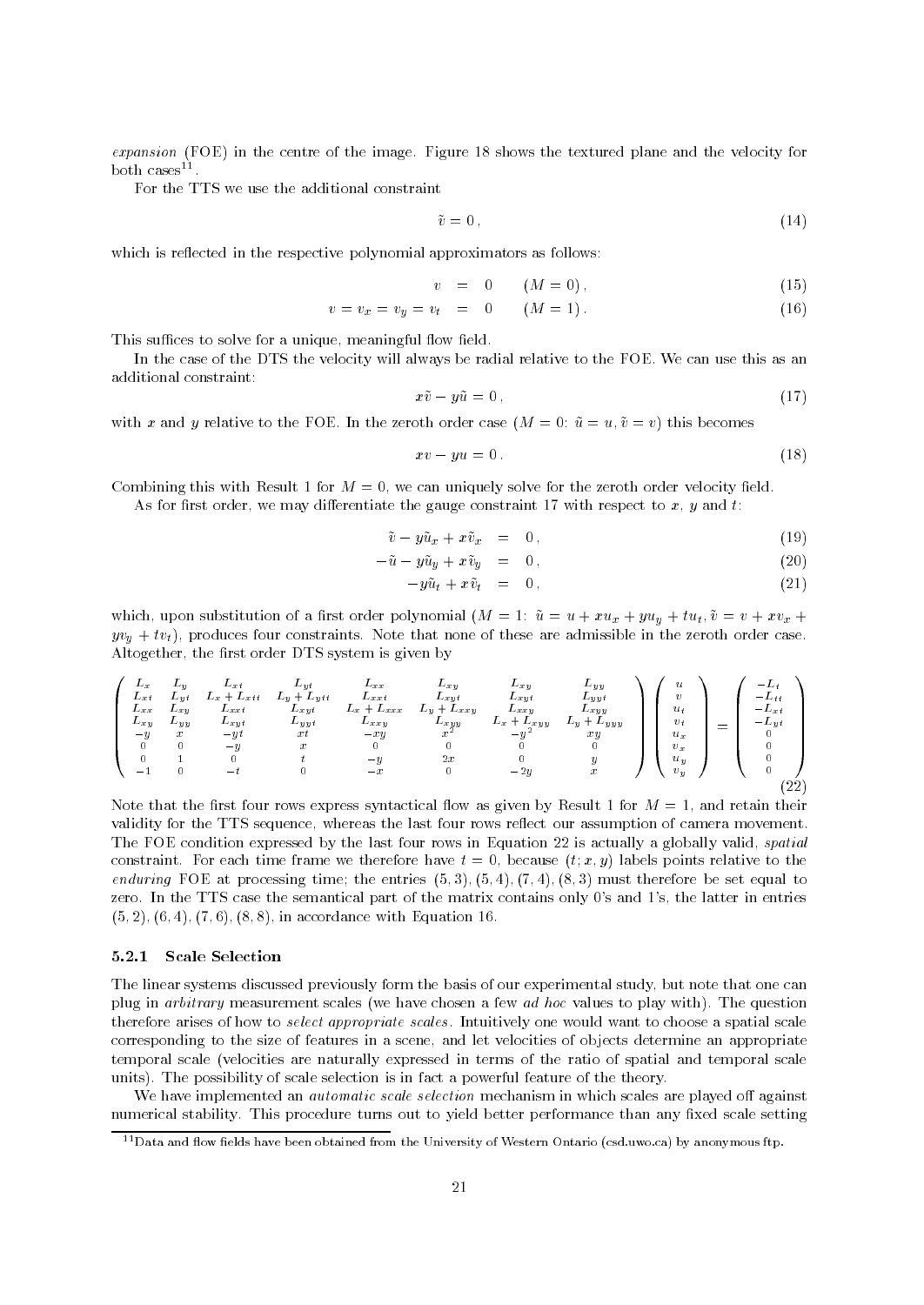we have tried. The method is the one proposed by Niessen *et al.* [64, 65, 66], and works as follows. Consider the linear system

$$
\mathbf{A}\mathbf{v} = \mathbf{b} \tag{23}
$$

Generically this equation will be nonsingular, but if **A** depends on control parameters—in casu scale—a proper setting may be desirable from a numerical point of view. In particular, since both A as well as b are measurements with an intrinsic uncertainty, it is important to select values for which the system of Equation 23 is sufficiently well-conditioned.

A suitable measure readily available from standard matrix algebra is the so-called *condition number*, which relates the induced error in  $\bf{v}$  to those in  $\bf{A}$  and  $\bf{b}$  (small values are preferred):

$$
K(\mathbf{A}) = \|\mathbf{A}\| \|\mathbf{A}^{-1}\|.
$$
\n(24)

Here,  $\| \cdot \|$  denotes matrix norm. For instance, using a 2-norm we have

$$
K(\mathbf{A}) = \frac{\lambda_+(\mathbf{A})}{\lambda_-(\mathbf{A})},\tag{25}
$$

in which  $\lambda_+(\mathbf{A})$  is the largest and  $\lambda_-(\mathbf{A})$  the smallest singular value of  $\mathbf{A}$  (*i.e.*, eigenvalue of  $\mathbf{A}^T\mathbf{A}$ ). Apart from a small condition number we prefer a large signal to noise ratio. To this end we require the smallest singular value to be larger than a fiducial threshold  $\lambda$  [67]:

$$
\lambda_{-}(\mathbf{A}) > \lambda \tag{26}
$$

Considering this we have chosen an approach which takes all singular values into account by selecting parameters that minimise the so-called *Frobenius norm* of  ${\bf A}^{-1}$ , defined as the sum of squares of all singular values:

$$
\|\mathbf{A}^{-1}\|_{\mathrm{F}}^2 = \sum_{\alpha} \lambda_{\alpha}^2 (\mathbf{A}^{-1}) = \sum_{\alpha} \frac{1}{\lambda_{\alpha}^2 (\mathbf{A})} \,. \tag{27}
$$

Note that if one of the singular values of **A** is small this norm will become large. Furthermore, if  $\|\mathbf{A}^{-1}\|_{\mathbf{F}}^2$ is small, all singular values are large and the matrix is usually well-conditioned.

#### 5.2.2 Results

We have carried out the computation at multiple spatial and temporal scales ( $\sigma = 1.0, 1.414, 2.0, 2.828$ , 4.0, 5.656, 8.0, and  $\tau = 1.0$ , 2.0, respectively). We have also computed a velocity field based on the scale selection criterion for these scales.

In order to be able to compare results we use the same angular error measure  $\varepsilon$  as proposed by Fleet and Jepson  $[16]$ , and used by Barron *et al.*  $[7]$ , which is based on the spatiotemporal orientation of the measured vector  $v_e$  relative to that of the correct vector  $v_c$  (recall that  $v = (1; u, v)$ ):

$$
\varepsilon = \arccos(\hat{v}_c \cdot \hat{v}_e) \qquad \text{with} \qquad \hat{v} = \frac{v}{\sqrt{v \cdot v}}.
$$
\n(28)

Although we have maintained confidence measures with velocity estimates, we have used a threshold on the Frobenius norm to discard uncertain vectors. In Table 1 the results are listed for various spatiotemporal scales. The following conclusions can be drawn:

- $\bullet$  First order approximation does not necessarily perform better than zeroth order for fixed scales. Especially at fine scales the accuracy of higher order derivatives (third order is needed in first order approach) turns out to be problematic.
- Scale selection signicantly improves results if all vectors are kept. If for a properly chosen spatial and temporal scale uncertain vectors are discarded, single scale methods may be as good as or even outperform the one based on automatic scale selection.
- Scale selection tends to remove outliers, which is apparent from the decreasing standard deviation.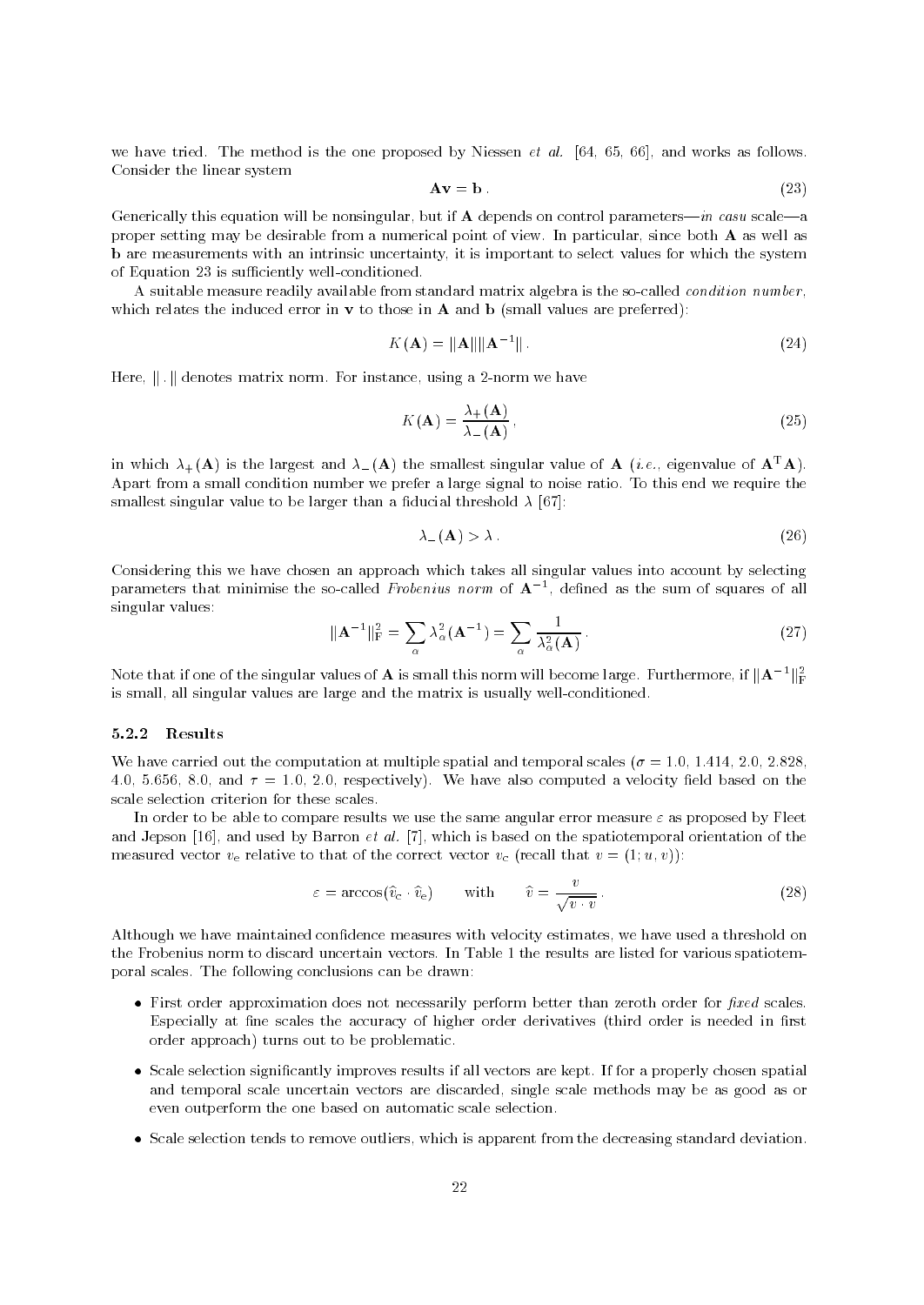| Parameters                      | <b>TTS</b> |          |         | <b>DTS</b> |          |            |  |
|---------------------------------|------------|----------|---------|------------|----------|------------|--|
| OFCE                            | mean       | st. dev. | density | mean       | st. dev. | density    |  |
| $M = 0, \sigma = 1, \tau = 2$   | 3.17       | 13.04    | $100\%$ | 3.50       | 10.29    | $100\%$    |  |
| $M = 1, \sigma = 1, \tau = 2$   | 3.89       | 15.11    | $100\%$ | 8.14       | 17.44    | $100\%$    |  |
| $M = 0, \sigma = 1, \tau = 2$   | 0.61       | 1.08     | $60\%$  | 0.98       | 1.27     | $60\%$     |  |
| $M = 1, \sigma = 1, \tau = 2$   | 0.70       | 1.35     | $60\%$  | 2.28       | 3.88     | 60 %       |  |
| $M = 0, \sigma = 2, \tau = 2$   | 1.60       | 8.68     | $100\%$ | 3.88       | 10.65    | $100\%$    |  |
| $M = 1, \sigma = 2, \tau = 2$   | 1.50       | 8.82     | $100\%$ | 4.76       | 12.69    | $100 \, %$ |  |
| $M = 0, \sigma = 2, \tau = 2$   | 0.38       | 0.58     | $60\%$  | 1.29       | 1.53     | 60 %       |  |
| $M = 1, \sigma = 2, \tau = 2$   | 0.29       | 0.41     | $60\%$  | 1.32       | 2.06     | 60 %       |  |
| $M = 0, \sigma = 4, \tau = 2$   | 1.39       | 8.48     | $100\%$ | 7.39       | 14.39    | $100\%$    |  |
| $M = 1, \sigma = 4, \tau = 2$   | 0.71       | 5.73     | $100\%$ | 2.65       | 8.63     | $100 \, %$ |  |
| $M = 0, \sigma = 4, \tau = 2$   | 0.33       | 0.43     | $60\%$  | 2.66       | 2.68     | 60 %       |  |
| $M = 1, \sigma = 4, \tau = 2$   | 0.16       | 0.18     | $60\%$  | 0.79       | 1.13     | 60 %       |  |
| $M = 0, \sigma = 8, \tau = 2$   | 2.08       | 10.03    | $100\%$ | 11.98      | 19.65    | $100\%$    |  |
| $M = 1, \sigma = 8, \tau = 2$   | 1.43       | 8.53     | $100\%$ | 3.32       | 9.61     | $100 \, %$ |  |
| $M = 0, \sigma = 8, \tau = 2$   | 0.79       | 3.65     | 60\%    | 4.35       | 3.99     | 60 %       |  |
| $M = 1, \sigma = 8, \tau = 2$   | 0.42       | 1.04     | $60\%$  | 1.56       | 3.88     | $60\%$     |  |
| $M=0$ , multiple $\sigma, \tau$ | 0.57       | 1.76     | $100\%$ | 4.99       | 7.93     | $100\%$    |  |
| $M=1$ , multiple $\sigma, \tau$ | 0.49       | 1.92     | $100\%$ | 1.15       | 3.32     | $100 \, %$ |  |
| $M=0$ , multiple $\sigma, \tau$ | 0.42       | 0.88     | 60\%    | 2.68       | 2.66     | 60 %       |  |
| $M=1$ , multiple $\sigma, \tau$ | 0.28       | 0.65     | $60\%$  | 0.92       | 2.51     | 60 %       |  |

Table 1: Error statistics for fixed-scale and multi-scale techniques for the OFCE based on the error measure  $\varepsilon$ (28).

We have compared the performance of our algorithm with the results reported by Barron  $et \ al.$  [7] (for details the reader is referred to the literature). Table 2 concerns methods in which all vectors are maintained ("density =  $100\%$ "). Our OFCE method compares favourably with these approaches. This should not come as a complete surprise, since adequate a priori knowledge has been brought in. However, the results provide support for precisely the kind of approach we have adopted, based on a reasonable and fairly uncommitted syntactical definition of optic flow combined with a clear entry point for sophisticated semantics. It is also evident that scale selection signicantly improves results. Finally, in Table 3 we compare our approach with the best performing algorithms that discard uncertain estimates. Our approach performs better than the algorithm of Fleet & Jepson, which is the best performing algorithm reported [7].

| Implementation                            |       | TTS      | DTS   |          |  |
|-------------------------------------------|-------|----------|-------|----------|--|
| method                                    | mean  | st. dev. | mean  | st. dev. |  |
| Horn & Schunck (original)                 | 38.72 | 27.67    | 12.02 | 11.72    |  |
| Modified Horn & Schunck                   | 2.02  | 2.27     | 2.55  | 3.67     |  |
| Uras et al. (unthresholded)               | 0.62  | 0.52     | 4.64  | 3.48     |  |
| Nagel                                     | 2.44  | 3.06     | 2.94  | 3.23     |  |
| Anandan                                   | 4.54  | 3 10     | 7.64  | 4.96     |  |
| Singh (step 1, $n = 2, w = 2, (N = 4)$ )  | 1.64  | 2.44     | 17.66 | 14.25    |  |
| Singh (step 2, $n = 2, w = 2, (N = 4)$ )  | 1.25  | 3 29     | 8.60  | 5.60     |  |
| OFCE $(M = 0, \sigma = 2, \tau = 2)$      | 1.60  | 8.68     | 3.88  | 10.65    |  |
| OFCE $(M = 1, \sigma = 4, \tau = 2)$      | 0.71  | 573      | 2.65  | 8.63     |  |
| OFCE $(M = 1$ , multiple $\sigma, \tau$ ) | 0.49  | 1.92     | 1.15  | 3.32     |  |

Table 2: OFCE compared with best performing techniques [7] with velocity estimates in the entire image domain. Again, scale selection involves the two temporal and seven spatial scale values previously mentioned.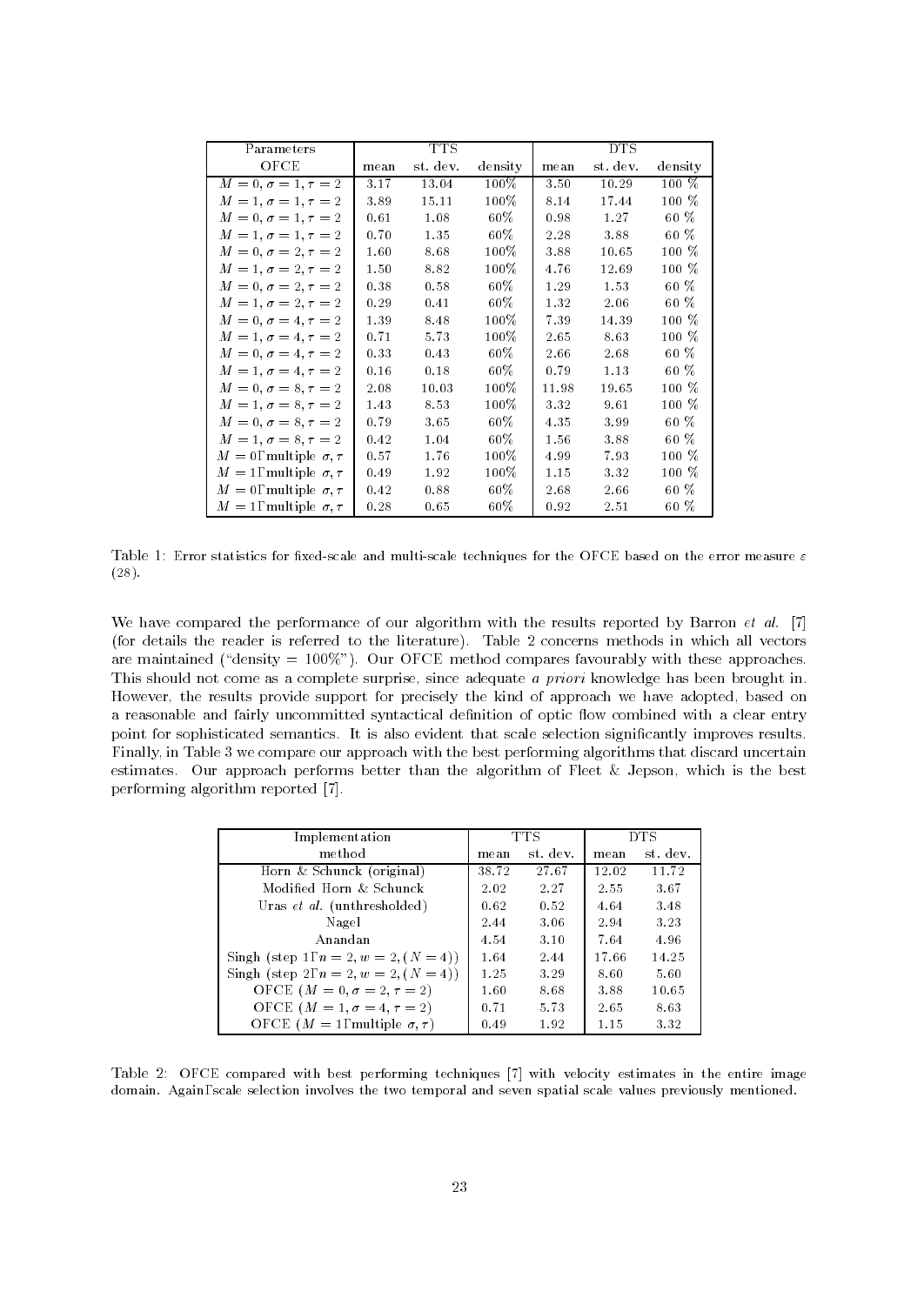| Implementation                                            |      | <b>TTS</b> |          |      | DTS.     |          |  |
|-----------------------------------------------------------|------|------------|----------|------|----------|----------|--|
| method                                                    |      | st. dev.   | density  | mean | st. dev. | density  |  |
| Horn & Schunck (original, $\ \nabla L\  \geq 5.0$ )       |      | 24.50      | $55.9\%$ | 8.93 | 7.79     | 54.8 %   |  |
| Modified Horn & Schunck                                   |      | 2.40       | $53.2\%$ | 1.94 | 3.89     | 32.9 %   |  |
| Lucas and Kanade ( $\lambda_2 > 1.0$ )                    |      | 0.67       | 39.8%    | 1.94 | 2.06     | 48.2 %   |  |
| Lucas and Kanade ( $\lambda_2 > 5.0$ )                    | 0.56 | 0.58       | $13.1\%$ | 1.65 | 1.48     | 24.3 %   |  |
| Uras et al. $(\det(H) > 1.0)$                             | 0.46 | 0.35       | 41.8%    | 3.83 | 2.19     | 60.2%    |  |
| Nagel $\ \nabla L\ _2 > 5.0$                              | 2.24 | 3.31       | 53.2%    | 3.21 | 3.43     | $53.5\%$ |  |
| Singh (step 1, $n = 2, w = 2, \lambda_1 < 5.0, (N = 4)$ ) | 0.72 | 0.75       | 41.4 %   | 7.09 | 6.59     | $3.3\%$  |  |
| Heeger                                                    | 4.53 | 2.41       | $57.8\%$ | 4.49 | 3.10     | 74.2 %   |  |
| Fleet & Jepson $(\tau = 2.5)$                             | 0.32 | 0.38       | 74.5%    | 0.99 | 0.78     | 61.0%    |  |
| Fleet & Jepson $(\tau = 2.0)$                             | 0.23 | 0.19       | 49.7%    | 0.80 | 0.73     | 46.5 $%$ |  |
| Fleet & Jepson $(\tau = 1.0)$                             | 0.25 | 0.21       | 26.8%    | 0.73 | 0.46     | 28.2 %   |  |
| OFCE $(M = 0, \sigma = 4, \tau = 2)$                      | 0.33 | 0.43       | $60\%$   | 2.66 | 2.68     | $60\%$   |  |
| OFCE $(M = 1$ , multiple $\sigma, \tau$ )                 | 0.16 | 0.18       | $60\%$   | 0.79 | 1.13     | $60\%$   |  |
| OFCE $(M = 0$ , multiple $\sigma, \tau$ )                 |      | 0.33       | $40\%$   | 2.04 | 1.81     | 40 %     |  |
| OFCE ( $M = 1$ , multiple $\sigma$ , $\tau$ )             |      | 0.13       | $40\%$   | 0.43 | 0.40     | 40 %     |  |

Table 3: OFCE compared with best performing techniques reported by Barron et al. [7].

# 6 Summary and Discussion

In this article we have presented new conceptual and computational aspects of optic flow measurement. An important novelty is the incorporation of measurement duality in the traditional approach based on the Optic Flow Constraint Equation, which has led to a consistent representation of optic flow that accounts for the role of preprocessing filters. As a spin-off we have derived a scale-space for optic flow fully compatible with the conventional scale-space paradigm for grey-scale images. Moreover, a gauge theoretical approach has been adopted in order to make the distinction "structure" versus "meaning" manifest, *viz.* by modelling the former (data evidence) in terms of a system characterised by a local ambiguity (gauge invariance, basically the "aperture problem" in disguise), and the latter (models, hypotheses) in terms of a complementary set of gauge constraints. Accordingly we have argued in favour of a conceptual distinction between "syntactical" (data-defined, gauge invariant) and "semantical" (model-induced, gauge constrained) flow.

Syntax pertains to structure, which is itself of course a product of reasoning. In general one needs to decide on the geometric interpretation of the image data—the "proto-semantics" of image formation: scalar versus density, topological duality, flow-defining conservation principle, et cetera—in order to define the flow field's syntactical structure. In addition one needs to address the semantics of the problem by gauge fixing; examples are the normal flow condition, and even the usual assumption of conservation of topological detail. In practice one will often need more sophisticated gauges. We believe that the theory is particularly suited for modelling flow in medical imaging, but with some modifications it may well be of wider applicability, e.g. in the context of binocular stereo [63, 65].

As for the computational part, we have presented a robust, operational definition of syntactical optic flow in arbitrary dimensions and to arbitrary orders of approximation. The emphasis has been on the scalar case, but it has also been pointed out how to deal with densities.

The theory for the scalar case has been verified by means of an analytically tractable stimulus. Numerical simulation of optic flow extraction in  $(2 + 1)D$  shows qualitatively acceptable results in lowest order, and quite accurate quantitative results in first order approximation, even in the presence of substantial multiplicative noise. We have also compared the performance of zeroth and first order schemes on a benchmark sequence with similar ones proposed in the literature [7]. The first order case outperforms existing techniques if appropriate hypotheses are used to fix the gauge.

An aspect that has not been addressed here is *optimal order*; we have formulated the optic flow extraction method for arbitrary orders of approximation M, involving partial image derivatives of orders as high as  $2M + 1$ . Optimality of differential order is therefore a decisive factor; this depends on various details such as noise, discretisation characteristics, reconstruction quality, resolution of interest, et cetera.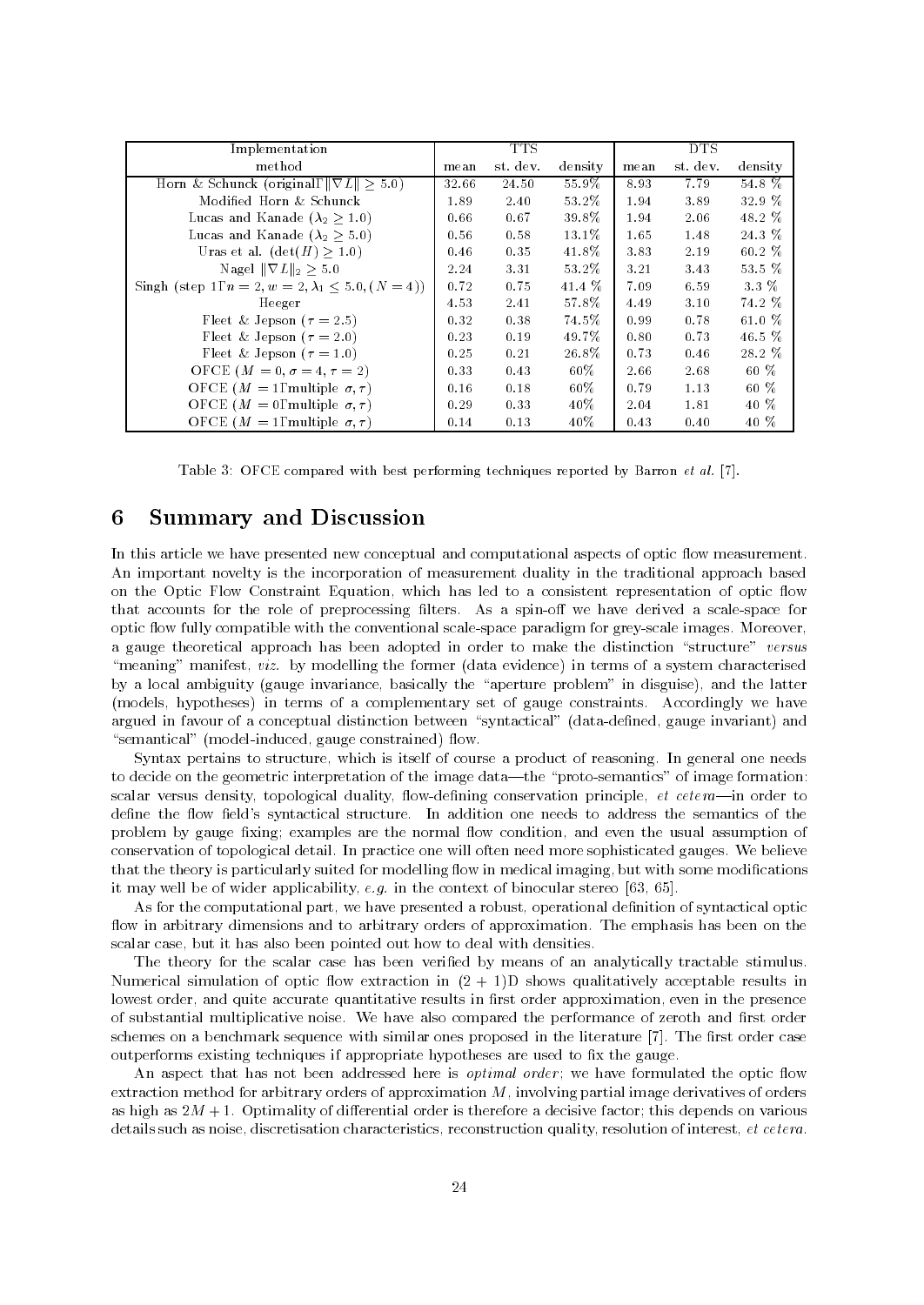Higher orders are quite likely to improve results even further as far as these quality criteria permit. This is to be expected because the formal expansion  $v_M$  converges to the actual optic flow defining generator v as  $M \to \infty$ , at least in theory. In practice it is useful to consider the Cauchy differences  $v_{M+1} - v_M$ , since these are actually computable up to some order  $M$ . From these one can infer the rate of successive refinement of the various optic flow parameters, and thus get an impression of the rate of convergence of the local optic flow field expansion. In turn this enables predictions concerning which orders are relevant and which can be savely ignored, depending on image structure, instead of committing oneself to a predetermined truncation order. Moreover, if the Cauchy differences do not decrease sufficiently fast, so that they become negligible before the optimal order prohibits further refinement, then we effectively have an optic flow *discontinuity*. This is of interest in segmentation tasks. Finally, knowledge of refinement is also important because all optic flow parameters, even the lowest order ones, are only reliably extracted if  $M$ -th order provides a sufficiently accurate local approximation. Only in that case will order of approximation be a good substitute for differential order, so that we can compare the coefficients of  $v_M^r$  with the corresponding Taylor coefficients of  $v^\mu$ . The principle of refinement is therefore important, because no a priori truncation order  $M$  will guarantee a globally acceptable approximation. We have made sure, however, that truncation will never introduce a "spurious gauge". so that we can bring in knowledge in an unbiased way.

A largely unsolved problem is how to handle the deep structure of scale-space, although promising approaches do exist in the form of coarse-to-fine principles, automatic scale selection mechanisms, and topological descriptions based on catastrophe theory. In our numerical study we have exploited the scale degree of freedom so as to obtain the most reliable high-resolution optic flow approximation by monitoring the condition number of the defining linear system as a function of spatiotemporal scale.

Last but not least, it should be noted that the real problem in practice is always one of semantics, viz. to establish and validate appropriate gauge conditions on the basis of a priori knowledge. Semantical optic flow quite likely requires a hermeneutic circle in which complementary cues are synchronised, since any initially hypothesised model may fail independent of data quality (e.g. flow-segmentationregistration). Results must be evaluated relative to task performance and multiple cue consistency, not to "ground truth".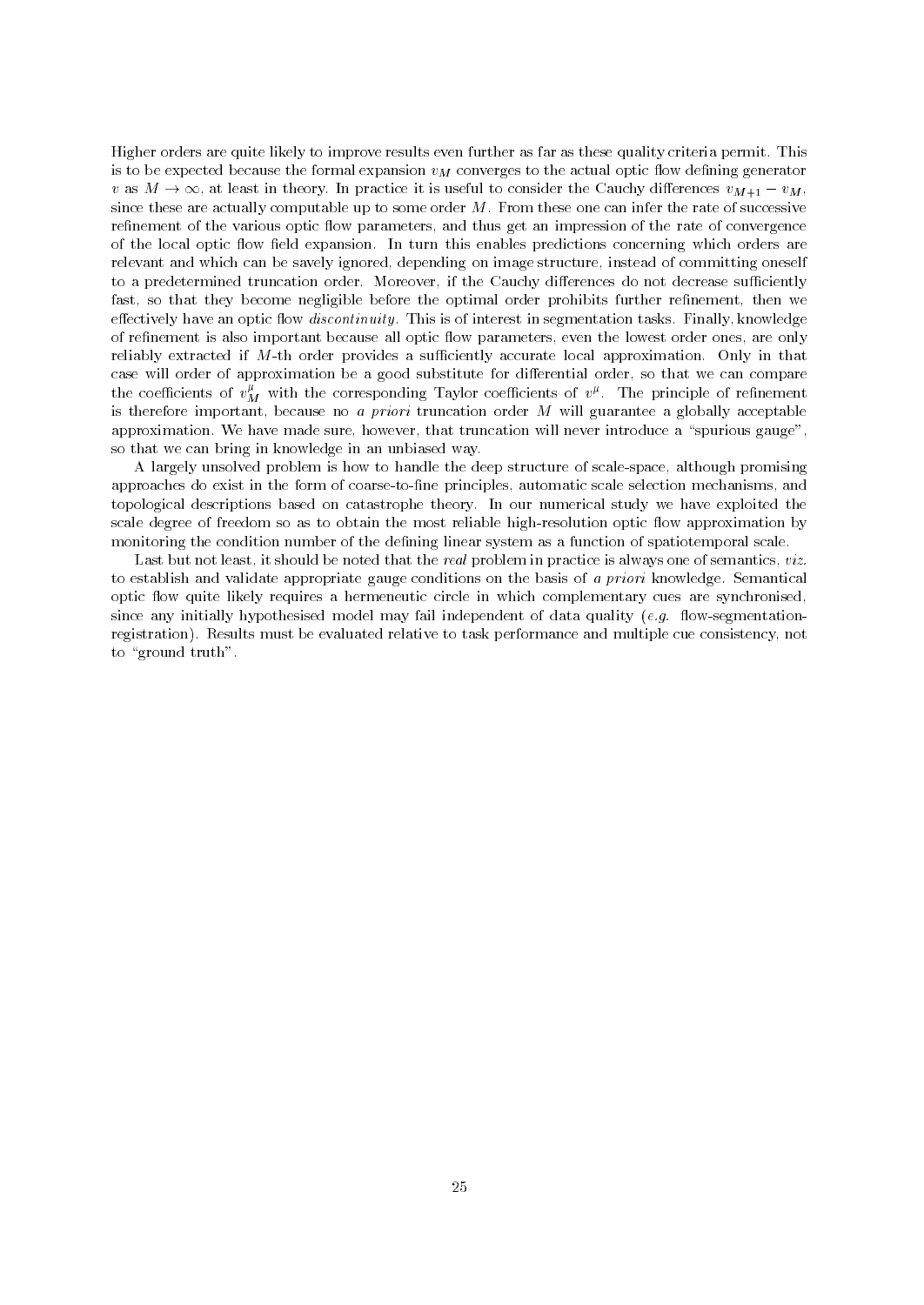# A line rillers  $\Psi_{\mu_1...\mu_k}^{r_1...r_k}$

Using the following lemma we can get rid of the derivative  $\partial_{\rho}$  in the integrand of Result 1:

Lemma 1 Using parentheses to denote index symmetrisation, we have

$$
\partial_{\mu} \Phi^{\rho_1...\rho_l}_{\mu_1...\mu_k}(x) = -\Phi^{\rho_1...\rho_l}_{\mu_1...\mu_k\mu}(x) + \delta^{\left(\rho_l \atop \mu \right.} \Phi^{\rho_1...\rho_{l-1}\right)}_{\mu_1...\mu_k}(x) .
$$

It is understood that  $\Phi_{\mu_1\ldots\mu_k}^{r_1\ldots r_k} \equiv 0$  if  $l = 0$ .

The proof of this lemma is straightforward and will be omitted. Using this lemma we can rewrite

Result 3 See Result 1.

$$
\partial_{\mu_1\ldots\mu_k} \mathcal{L}_{v_M} F[\phi] = \sum_{l=0}^M v^{\mu}_{M;\rho_1\ldots\rho_l} \int\!\!dx\, f(x) \, \left[\Phi^{\rho_1\ldots\rho_l}_{\mu_1\ldots\mu_k\mu}(x) - \Phi^{\rho_1\ldots\rho_{l-1}}_{\mu_1\ldots\mu_k}(x)\,\delta^{\rho_l}_{\mu}\right]\;.
$$

(Note that we do not need to make index symmetrisation for  $\rho_1, \ldots, \rho_l$  explicit here; it is automatically achieved by virtue of symmetry of the coefficients  $v_{M\,|\,\rho_1\ldots \rho_l}^{\tau}$  .)

In order to express the overcomplete set of inters  $\Phi_{\mu_1...\mu_k}^{r_1...r_k}$  in terms of Gaussian derivative inters  $\phi_{\mu_1...\mu_m}$ , consider the following diagram.

$$
\begin{array}{ccc}\Phi_{\mu_1...\mu_k}^{\rho_1...\rho_l}(x)&\stackrel{\mathbf{F}}{\longrightarrow}&\hat{\Phi}_{\mu_1...\mu_k}^{\rho_1...\rho_l}(\omega)\\ \star\downarrow&&\downarrow\star\star\\ \Phi_{\mu_1...\mu_k}^{\rho_1...\rho_l}(x)&\stackrel{\mathbf{F}^{-1}}{\longleftarrow}&\hat{\Phi}_{\mu_1...\mu_k}^{\rho_1...\rho_l}(\omega)\end{array}
$$

Instead of simplifying directly in the spatial domain (the act of which is symbolised by  $\star$ ), we take the equivalent fourier detour ( $\bf r \to \star \star \to \bf r$  ), and simplify in fourier space ( $\star \star$ ). We can make the following formal identifications of operators (the l.h.s. in the spatial domain, the r.h.s. in the Fourier domain):

$$
x^{\rho} \stackrel{\mathbf{F}}{\longrightarrow} i \frac{\partial}{\partial \omega_{\rho}}, \qquad \frac{\partial}{\partial x^{\rho}} \stackrel{\mathbf{F}}{\longrightarrow} i \omega_{\rho} . \tag{29}
$$

We need one more definition.

**Definition 6 (Hermite Polynomials)** The Hermite polynomial of order  $k$ ,  $H_k$ , is defined by

$$
\frac{d^k}{dx^k} e^{-\frac{1}{2}x^2} = (-1)^k H_k(x) e^{-\frac{1}{2}x^2}.
$$

This is appropriate for the 1-dimensional case. Let us define the *n*-dimensional analogue of the Hermite polynomials as follows.

Definition 7 (Hermite Polynomials in n Dimensions) The n-dimensional Hermite polynomial of order k,  $\mathcal{H}_{i_1\ldots i_k}$ , is defined by

$$
\frac{\partial^k}{\partial x^{i_1} \dots \partial x^{i_k}} e^{-\frac{1}{2}x^2} = (-1)^k \mathcal{H}_{i_1 \dots i_k}(x) e^{-\frac{1}{2}x^2}.
$$

These n-dimensional Hermite polynomials are related to the standard ones in the following way.

Lemma 2 (Relation to Standard Definition) The n-dimensional Hermite polynomials as defined in Definition  $\gamma$  are tensor products of one-dimensional Hermite polynomials as defined in Definition 6. More precisely,

$$
\mathcal{H}_{i_1...i_k}(x) = \prod_{j=1}^n H_{\alpha_j^{i_1...i_k}}(x^j) ,
$$

in which  $\alpha_i^{i+ \cdots \kappa}$  denotes the number of indices in  $i_1,\ldots,i_k$  equal to j.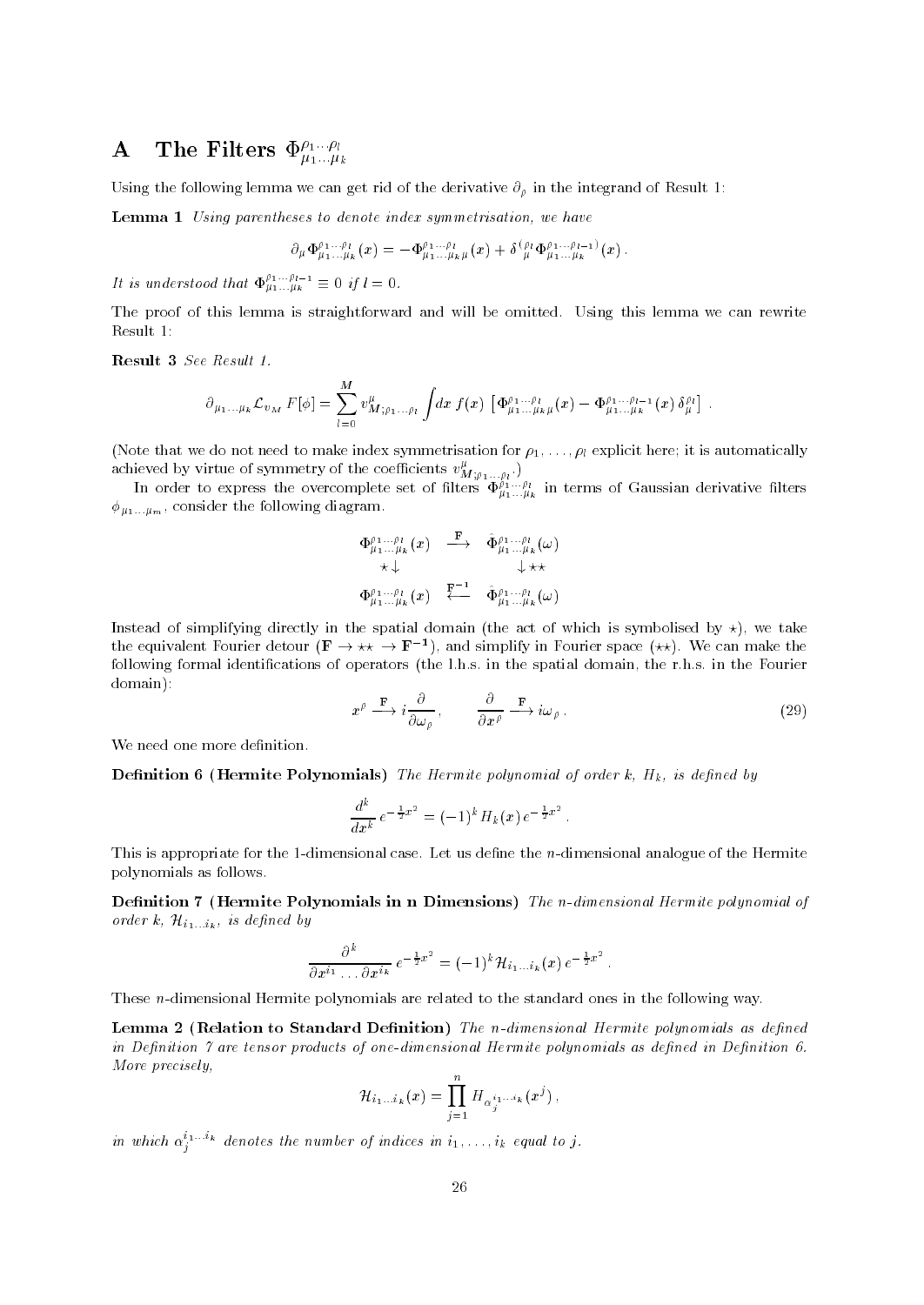Clearly we have  $\sum_{i=1}^n \alpha_i^{i_1...i_k} = k$ , since this simply sums up all indices. The separability property of Lemma 2 follows straightforwardly from Denition 6, when applied to a multidimensional Gaussian.

Having established all basic ingredients and notational matters, we can now relate the overcomplete tamily of inters  $\mathbf{\Psi}_{\mu_1...\mu_k}^{r}$  to the Gaussian family. This is easy, since all we need to do is to use Leibniz product rule for differentiation in

$$
\hat{\Phi}^{\rho_1...\rho_l}_{\mu_1...\mu_k}(\omega) = \frac{(-1)^k}{l!} i \frac{\partial}{\partial \omega_{\rho_1}} \dots i \frac{\partial}{\partial \omega_{\rho_l}} \left( i \omega_{\mu_1} \dots i \omega_{\mu_k} \hat{\phi}(\omega) \right) , \qquad (30)
$$

(see Formula 29 and the definition of the filters in Result 1). Then, each time we have to take a derivative of  $\varphi(\omega)$ , we use the explicit property of the Gaussian stated in Definition 1. In this way we arrive at

Result 4 (The Filters  $\Psi_{\mu_1...\mu_k}^{r}$  and the Gaussian Family) Let S denote the index symmetrisation operator (applying both to upper as well as lower indices), then we have

$$
\frac{\hat{\Phi}^{\rho_{1}\ldots\rho_{k}}_{\mu_{1}\ldots\mu_{k}}(\omega)}{l!} \mathcal{S} \left\{ \sum_{m=0}^{\min(k,l)} (-1)^{m} \binom{l}{m} \frac{k!}{(k-m)!} \delta^{\rho_{1}}_{\mu_{1}} \ldots \delta^{\rho_{m}}_{\mu_{m}} i\omega_{\mu_{m+1}} \ldots i\omega_{\mu_{k}} (-i)^{l-m} \mathcal{H}^{\rho_{m+1}\ldots\rho_{l}}(\omega) \hat{\phi}(\omega) \right\}.
$$

Fourier inversion yields

$$
\frac{(\ell-1)^k}{l!} \mathcal{S} \left\{ \sum_{m=0}^{\min(k,l)} (-1)^m \binom{l}{m} \frac{k!}{(k-m)!} \delta_{\mu_1}^{\rho_1} \dots \delta_{\mu_m}^{\rho_m} \partial_{\mu_{m+1}} \dots \partial_{\mu_k} i^{l-m} \mathcal{H}^{\rho_{m+1} \dots \rho_l} (i \nabla) \phi(x) \right\}.
$$

Note that this expression is real in the spatial domain, since  $i^p\mathcal{H}^{\rho_1...\rho_p}(i\nabla)$  is a real differential operator for any  $p \in \mathbb{Z}_0^+$  . To see this, look at the explicit form of a Hermite polynomial:

$$
H_k(x) = \sum_{m=0}^{\lfloor k/2 \rfloor} (-1)^m \binom{k}{2m} (2m-1)!! x^{k-2m}, \tag{31}
$$

in which  $[x]$  denotes the integer part of  $x \in \mathbb{R}$ , *i.e.* the largest integer less than or equal to x, and in which the double factorial (2m 1)!! indicates the product 1 - 3 - ::: - (2m 1). Consequently,

$$
i^{k}H_{k}(i\frac{d}{dx}) = (-1)^{k} \sum_{m=0}^{\lfloor k/2 \rfloor} {k \choose 2m} (2m-1)!! \frac{d^{k-2m}}{dx^{k-2m}},
$$
\n(32)

very real indeed. The general *n*-dimensional case follows from this observation. Note also that the r.h.s. of Result 4 is a linear combination of Gaussian derivatives of the type  $\phi_{\mu_1... \mu_p}$ , with  $p = 0, \ldots, k + l$ . Thus we have indeed proven overcompleteness of the (apparently  $(k + i)$ -th order) filters  $\Psi_{\mu_1...\mu_k}^{\rm true}$  by explicitly rewriting them in terms of Gaussian derivatives.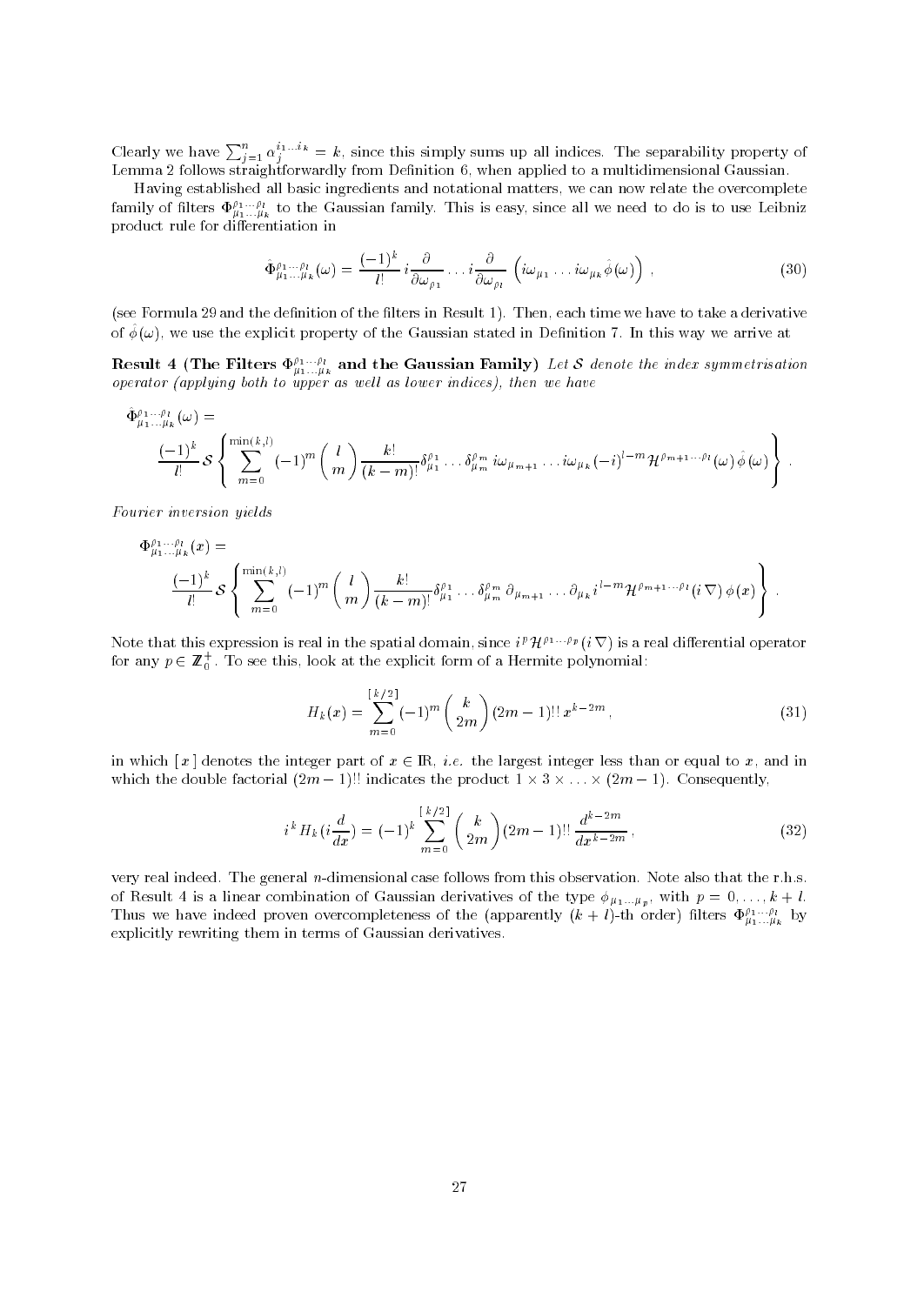# Acknowledgement

The theoretical part of this work has been carried out partly at INRIA Sophia-Antipolis, France, and partly at INESC Aveiro, Portugal, as part of the ERCIM Fellowship Programme, financed by the Commission of the European Communities. Olivier Faugeras is gratefully acknowledged for a clarifying discussion on the subject. Software development has been done by the Computer Vision Research Group, Utrecht, The Netherlands. Experimental verification as described in the examples has been carried out at Yale University, New Haven, USA, and at the Computer Vision Research Group, Utrecht, The Netherlands. The final version of the manuscript has been prepared at DIKU Copenhagen, Denmark, and at the Department of Mathematics and Computer Science of the University of Utrecht, The Netherlands. A summary has been presented at the Computer Vision and Applied Geometry workshop in Nordfjordeid, Norway; the anonymous referees have provided me with detailed suggestions that have also been taken into consideration in this article (notably Figure 2).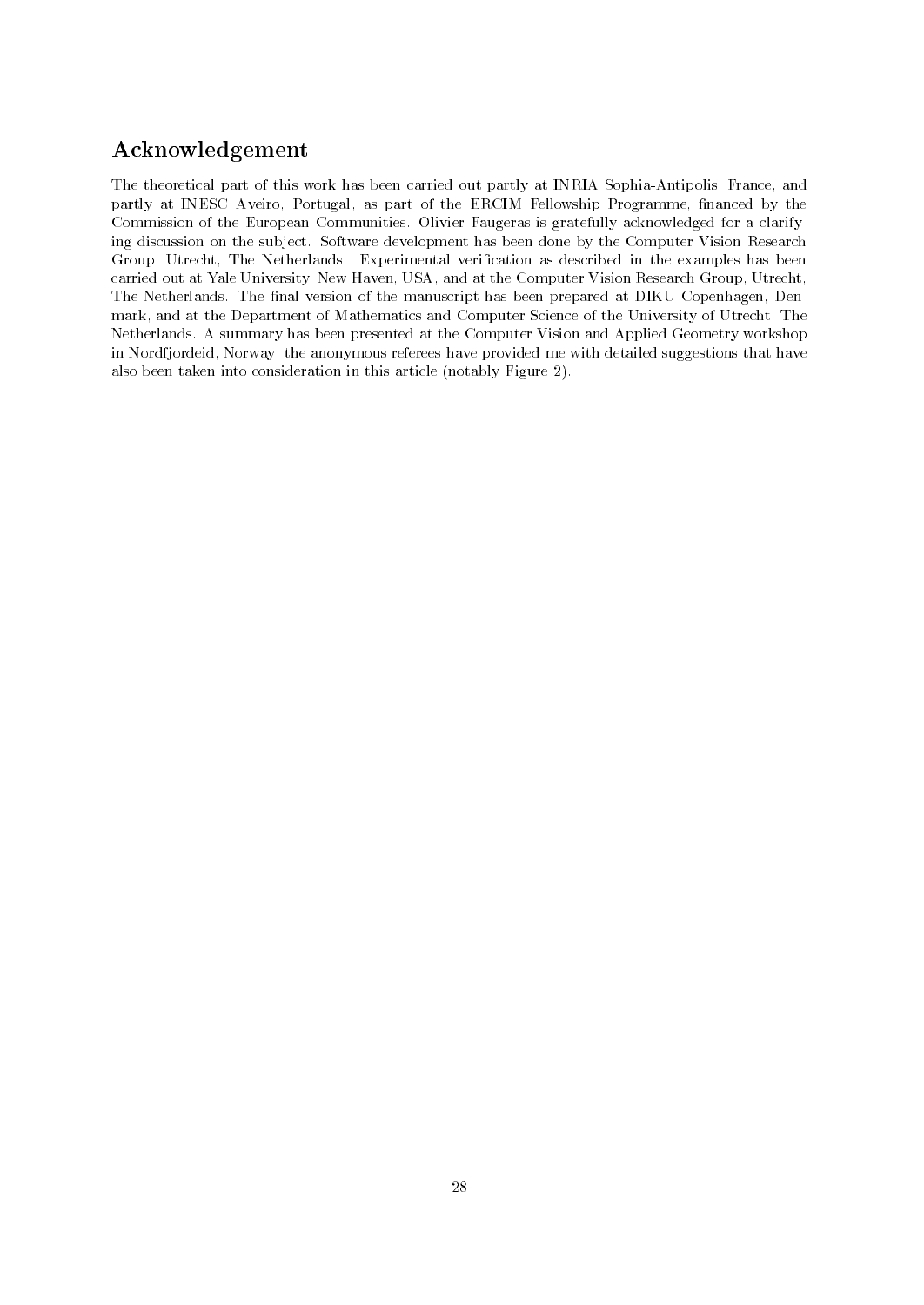# References

- [1] A. A. Amini. A scalar function formulation for optical flow. In Eklundh [13], pages  $125{-}131$ .
- [2] J. Arnspang. Notes on local determination of smooth optic flow and the translational property of first order optic flow. Technical Report 88/1, Department of Computer Science, University of Copenhagen, 1988.
- [3] J. Arnspang. Optic acceleration. Local determination of absolute depth and velocity, time to contact and geometry of an accelerating surface. Technical Report 88/2, Department of Computer Science, University of Copenhagen, 1988.
- [4] J. Arnspang. Motion constraint equations in vision calculus, April 1991. Dissertation for the Danish Dr. scient. degree, University of Utrecht, Utrecht, The Netherlands.
- [5] J. Arnspang. Motion constraint equations based on constant image irradiance. Image and Vision Computing, 11(9):577-587, November 1993.
- [6] J. Babaud, A. P. Witkin, M. Baudin, and R. O. Duda. Uniqueness of the gaussian kernel for scale-space filtering. IEEE Transactions on Pattern Analysis and Machine Intelligence, 8(1):26-33, 1986.
- [7] J. L. Barron, D. J. Fleet, and S. S. Beauchemin. Performance of optical flow techniques. International Journal of Computer Vision,  $12(1):43-77$ , 1994.
- [0] IV. Dourbaki. *Elements de Mathematique, Livre V. Espaces Vectoriels Topologiques.* Hermann, Paris, 1964. —
- [9] Y. Choquet-Bruhat, C. DeWitt-Morette, and M. Dillard-Bleick. Analysis, Manifolds, and Physics. Part I: Basics. Elsevier Science Publishers B.V. (North-Holland), Amsterdam, 1991.
- [10] P. Delogne, editor. Proceedings of the International Conference on Image Processing 1996, Lausanne, Switzerland, September 16-19 1996. IEEE.
- [11] V. Devlaminck and J. Dubus. Estimation of compressible or incompressible deformable motions for density images. In Delogne  $[10]$ , pages  $125-128$ .
- [12] J. D'Haeyer. Determining motion of image curves from local pattern changes. Computer Vision, Graphics, and Image Processing,  $34:166-188$ ,  $1986$ .
- [13] J.-O. Eklundh, editor. *Proceedings of the 3rd European Conference on Computer Vision*, number 800-801 in Lecture Notes in Computer Science, Berlin, 1994. Springer-Verlag.
- [14] O. D. Faugeras and T. Papadopoulo. A theory of the motion fields of curves. International Journal of Computer Vision,  $10(2):125{-}156, 1993$ .
- [15] J. M. Fitzpatrick. The existence of geometrical density-image transformations corresponding to object motion. CVGIP: Image Understanding, 44:155-174, 1988.
- [16] D. J. Fleet and A. D. Jepson. Computation of component image velocity from local phase information. International Journal of Computer Vision,  $5(1)$ :77-104, 1990.
- [17] L. M. J. Florack. Grey-scale images. Technical Report ERCIM-09/95-R039, INESC Aveiro, Portugal, September 1995. URL: http://www-ercim.inria.fr/publication/technical reports.
- [18] L. M. J. Florack. Data, models, and images. In Delogne [10], pages 469-472.
- [19] L. M. J. Florack, B. M. ter Haar Romeny, J. J. Koenderink, and M. A. Viergever. Scale and the differential structure of images. Image and Vision Computing,  $10(6):376{-}388$ , July/August 1992.
- [20] L. M. J. Florack, B. M. ter Haar Romeny, J. J. Koenderink, and M. A. Viergever. Cartesian differential invariants in scale-space. Journal of Mathematical Imaging and Vision,  $3(4):327-348$ , November 1993.
- [21] L. M. J. Florack, B. M. ter Haar Romeny, J. J. Koenderink, and M. A. Viergever. Images: Regular tempered distributions. In Y.-L. O, A. Toet, H. J. A. M. Heijmans, D. H. Foster, and P. Meer, editors, Proceedings of the NATO Advanced Research Workshop Shape in Picture - Mathematical Description of Shape in Greylevel Images, volume 126 of NATO ASI Series F: Computer and Systems Sciences, pages 651-660, Berlin, 1994. Springer-Verlag.
- [22] L. M. J. Florack, B. M. ter Haar Romeny, J. J. Koenderink, and M. A. Viergever. Linear scale-space. Journal of Mathematical Imaging and Vision,  $4(4):325{-}351$ , 1994.
- [23] L. M. J. Florack, B. M. ter Haar Romeny, J. J. Koenderink, and M. A. Viergever. The Gaussian scale-space paradigm and the multiscale local jet. International Journal of Computer Vision, 18(1):61-75, April 1996. Erratum: Fig. 3 is upside down.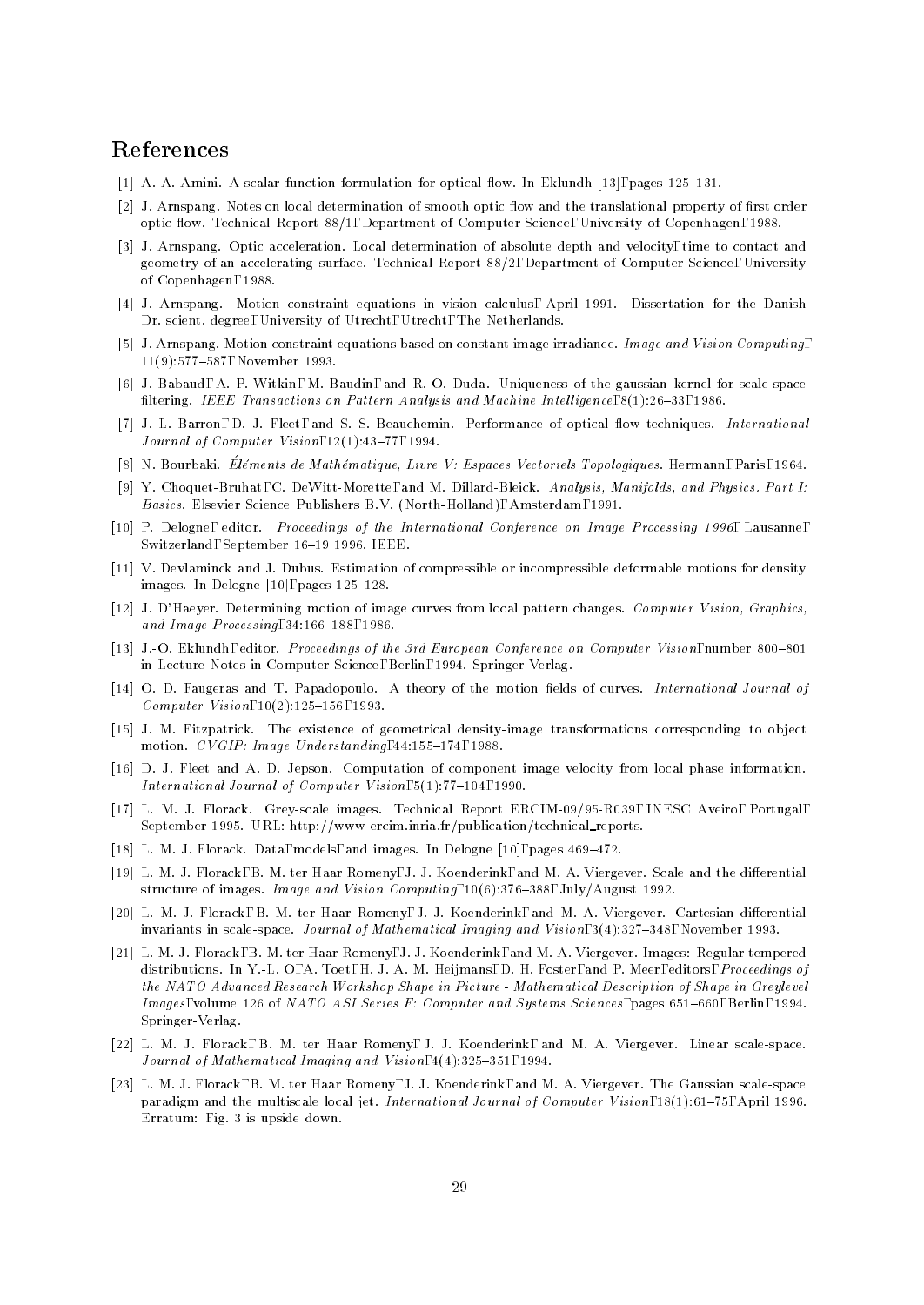- [24] L. M. J. Florack and M. Nielsen. The intrinsic structure of the optic flow field. Technical Report ERCIM-07/94-R033 or INRIA-RR-2350, INRIA Sophia-Antipolis, France, July 1994. URL: http://wwwercim.inria.fr/publication/technical reports.
- [25] L. M. J. Florack, W. J. Niessen, and M. Nielsen. The intrinsic structure of optic flow incorporating measurement duality. Accepted for publication in the International Journal of Computer Vision, 1996.
- [26] J. J. Gibson. The Perception of the Visual World. Houghton-Mifflin, Boston, 1950.
- [27] R. Gilmore. Catastrophe Theory for Scientists and Engineers. Dover Publications, Inc., New York, 1993. Originally published by John Wiley & Sons, New York, 1981.
- [28] E. C. Hildreth. The Measurement of Visual Motion. MIT Press, Cambridge, 1983.
- [29] E. C. Hildreth. Computations underlying the measurement of visual motion. Artificial Intelligence, 23:309-354, 1984.
- [30] B. K. P. Horn. Robot Vision. MIT Press, Cambridge, 1986.
- [31] B. K. P. Horn and B. G. Schunck. Determining optical flow. Artificial Intelligence, 17:185-203, 1981.
- [32] B. K. P. Horn and B. G. Schunck. "determining optical flow": a retrospective. Artificial Intelligence,  $59:81 - 87$ . 1993. 59:81{87, 1993.
- [33] P. Johansen. On the classification of toppoints in scale space. Journal of Mathematical Imaging and Vision,  $4(1):57{-}67, 1994.$
- [34] J. J. Koenderink. The concept of local sign. In A. J. van Doorn, W. A. van de Grind, and J. J. Koenderink, editors, Limits in Perception, pages 495-547. VNU Science Press, Utrecht, 1984.
- [35] J. J. Koenderink. The structure of images. Biological Cybernetics, 50:363-370, 1984.
- [36] J. J. Koenderink. Optic flow. Vision Research, 26(1):161-180, 1986.
- [37] J. J. Koenderink. Design for a sensorium. In W. von Seelen, G. Shaw, and U. M. Leinhos, editors, Organization of Neural Networks - Structures and Models, pages 185-207. VCH Verlagsgesellschaft mbH, Weinheim, Germany, 1988.
- [38] J. J. Koenderink. Design principles for a front-end visual system. In R. Eckmiller and Ch. v. d. Malsburg, editors, Neural Computers, volume 41 of NATO ASI Series F: Computer and Systems Sciences, pages 111{118. Springer-Verlag, Berlin, 1988.
- [39] J. J. Koenderink. A hitherto unnoticed singularity of scale-space. IEEE Transactions on Pattern Analysis and Machine Intelligence,  $11(11):1222{-}1224$ , November 1989.
- [40] J. J. Koenderink. The brain a geometry engine. Psychological Research, 52:122-127, 1990.
- [41] J. J. Koenderink. Mapping formal structures on networks. In T. Kohonen, K. Makisara, O. Simula, and J. Kangas, editors, Artificial Neural Networks, pages 93-98. Elsevier Science Publishers B.V. (North-Holland), 1991.
- [42] J. J. Koenderink and A. J. van Doorn. Logical stratification of organic intelligence. In R. Trappl, editor, Cybernetics and Systems, pages 871-878. D. Reidel Publishing Company, 1986.
- [43] J. J. Koenderink and A. J. van Doorn. Representation of local geometry in the visual system. Biological  $Cybernetics, 55:367–375, 1987.$
- [44] J. J. Koenderink and A. J. van Doorn. The basic geometry of a vision system. In R. Trappl, editor, Cybernetics and Systems, pages 481-485. Kluwer Academic Publishers, 1988.
- [45] J. J. Koenderink and A. J. van Doorn. Receptive field families. Biological Cybernetics, 63:291-298, 1990.
- [46] J. J. Koenderink, A. Kappers, and A. J. van Doorn. Local operations: The embodiment of geometry. In G. A. Orban and H.-H. Nagel, editors, Artificial and Biological Vision Systems, Basic Research Series, pages 1{23. Springer Verlag, Berlin, 1992.
- [47] J. J. Koenderink and A. J. van Doorn. Invariant properties of the motion parallax field due to the movement of rigid bodies relative to an observer. Optica Acta,  $22(9)$ :773-791, 1975.
- [48] J. J. Koenderink and A. J. van Doorn. Operational significance of receptive field assemblies. *Biological*  $Cybernetics, 58:163-171, 1988.$
- [49] J. J. Koenderink and A. J. van Doorn. Receptive field assembly pattern specificity. Journal of Visual Communication and Image Representation,  $3(1):1-12$ , 1992.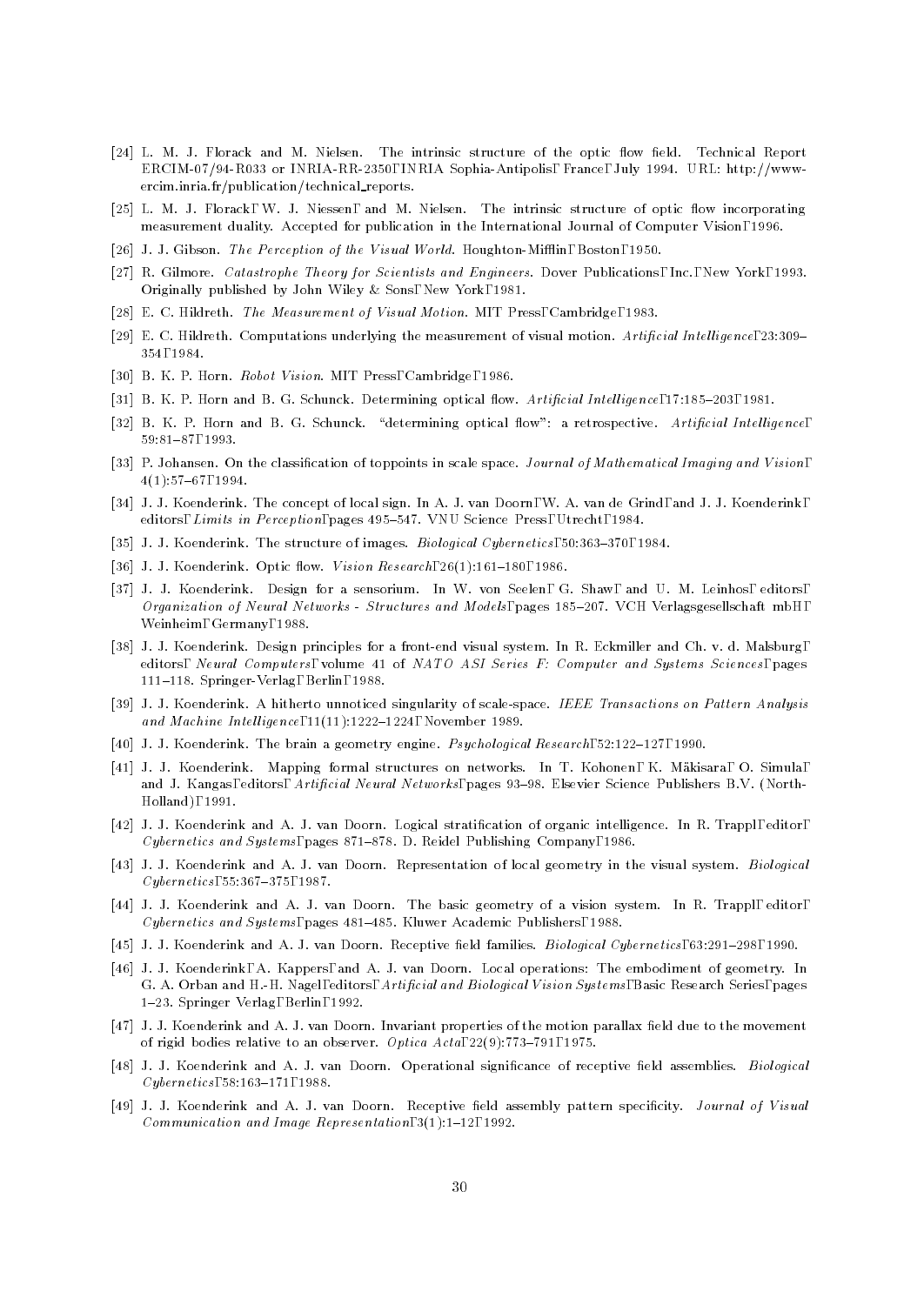- [50] J. J. Koenderink and A. J. van Doorn. Second-order optic flow. Journal of the Optical Society of America-A,  $9(4):530-538$ , April 1992.
- [51] D. N. Lee. A theory of visual control of braking based on information about time-to-collision. Perception, 5:437{457, 1976.
- [52] D. N. Lee. The optic flow field: the foundation of vision. Phil. Trans. R. Soc. Lond. B, 290:169-179, 1980.
- [53] T. Lindeberg. Scale-space for discrete signals. IEEE Transactions on Pattern Analysis and Machine Intel $ligence, 12(3):234–245, 1990.$
- [54] T. Lindeberg. Scale-space behaviour of local extrema and blobs. Journal of Mathematical Imaging and  $Vision, 1(1):65–99, March 1992.$
- [55] T. Lindeberg. Detecting salient blob-like image structures and their scale with a scale-space primal sketch: A method for focus-of-attention. International Journal of Computer Vision, 11(3):283-318, 1993.
- [56] T. Lindeberg. Effective scale: A natural unit for measuring scale-space lifetime. IEEE Transactions on Pattern Analysis and Machine Intelligence, 15(10):1068-1074, October 1993.
- [57] T. Lindeberg. Scale-Space Theory in Computer Vision. The Kluwer International Series in Engineering and Computer Science. Kluwer Academic Publishers, 1994.
- [58] T. Lindeberg and J.-O. Eklundh. On the computation of a scale-space primal sketch. Journal of Visual Communication and Image Representation,  $2(1):55{-}78$ , 1990.
- [59] D. C. Marr. Vision. Freeman, San Francisco, CA, 1982.
- [60] H.-H. Nagel. On the estimation of optical flow: Relations between different approaches and some new results. Artificial Intelligence, 33:299-324, 1987.
- [61] H.-H. Nagel. Direct estimation of optical flow and its derivatives. In G. A. Orban and H.-H. Nagel, editors, Artificial and Biological Vision Systems, Basic Research Series, pages 193-224. Springer Verlag, Berlin, 1992.
- [62] H.-H. Nagel and W. Enkelmann. An investigation of smoothness constraints for the estimation of displace ment vector fields from image sequences. IEEE Transactions on Pattern Analysis and Machine Intelligence,  $8(1):565{-}593, 1986.$
- [63] M. Nielsen, R. Maas, W. J. Niessen, L. M. J. Florack, and B. M. ter Haar Romeny. Binocular stereo from grey-scale images. Technical Report 96/17, Department of Computer Science, University of Copenhagen, 1996.
- [64] W. J. Niessen, J. S. Duncan, M. Nielsen, L. M. J. Florack, B. M. ter Haar Romeny, and M. A. Viergever. A multi-scale approach to image sequence analysis. Computer Vision and Image Understanding, 65(2), 1997. To appear.
- [65] W. J. Niessen and R. Maas. Optic flow and stereo. In J. Sporring, M. Nielsen, L. M. J. Florack, and P. Johansen, editors, Gaussian Scale-Space, Computational Imaging and Vision Series, chapter 4. Kluwer Academic Publishers, 1996. To appear.
- [66] W. J. Niessen, M. Nielsen, L. M. J. Florack, R. Maas, B. M. ter Haar Romeny, and M. A. Viergever. Multiscale optic flow using physical constraints. In P. Johansen, editor, Proceedings of the Copenhagen Workshop on Gaussian Scale-Space Theory, pages 72-79, May 10-13 1996. DIKU Tech. Rep. Nr. 96/19.
- [67] M. Okutomi and T. Kanade. A locally adaptive window for signal matching. International Journal of Computer Vision,  $7(2):143{-}162$ , 1992.
- [68] M. Otte and H.-H. Nagel. Optical flow estimation: Advances and comparisons. In Eklundh [13], pages  $51 - 60$
- [69] T. Poston and I. Steward. Catastrophe Theory and its Applications. Pitman, London, 1978.
- [70] W. H. Press, B. P. Flannery, S. A. Teukolsky, and W. T. Vetterling. Numerical Recipes in C; the Art of Scientific Computing. Cambridge University Press, Cambridge, 1988.
- [71] B. G. Schunck. The motion constraint equation for optical flow. In Proceedings of the 7th International Conference on Pattern Recognition, pages 20-22, Montreal, Canada, 1984.
- [72] L. Schwartz. Theorie des Distributions. Hermann, Paris, second edition, 1966.
- [73] M. Spivak. Calculus on Manifolds. W. A. Benjamin, New York, 1965.
- [74] M. Spivak. Differential Geometry, volume 1-5. Publish or Perish, Berkeley, 1975.